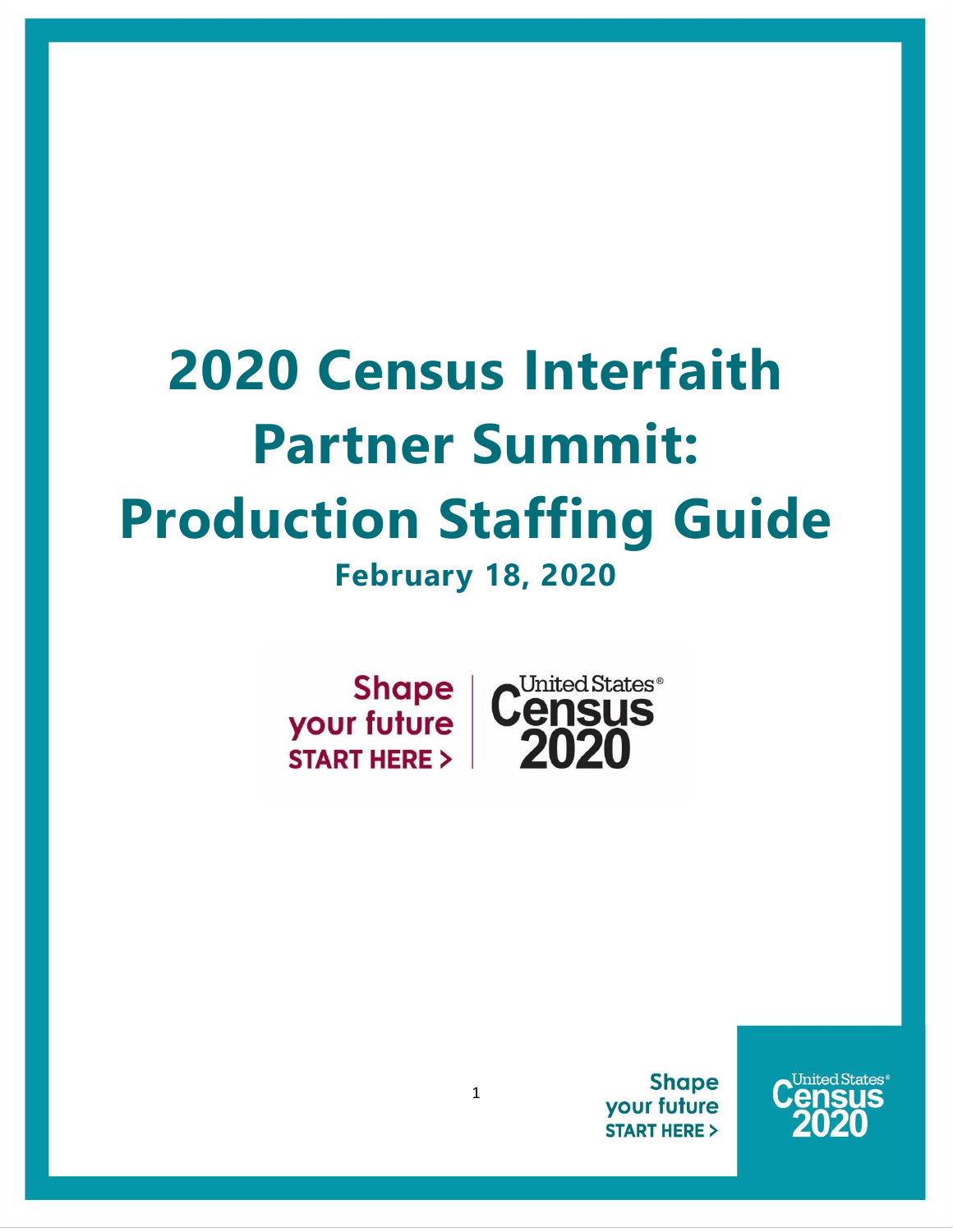## **Table of Contents**

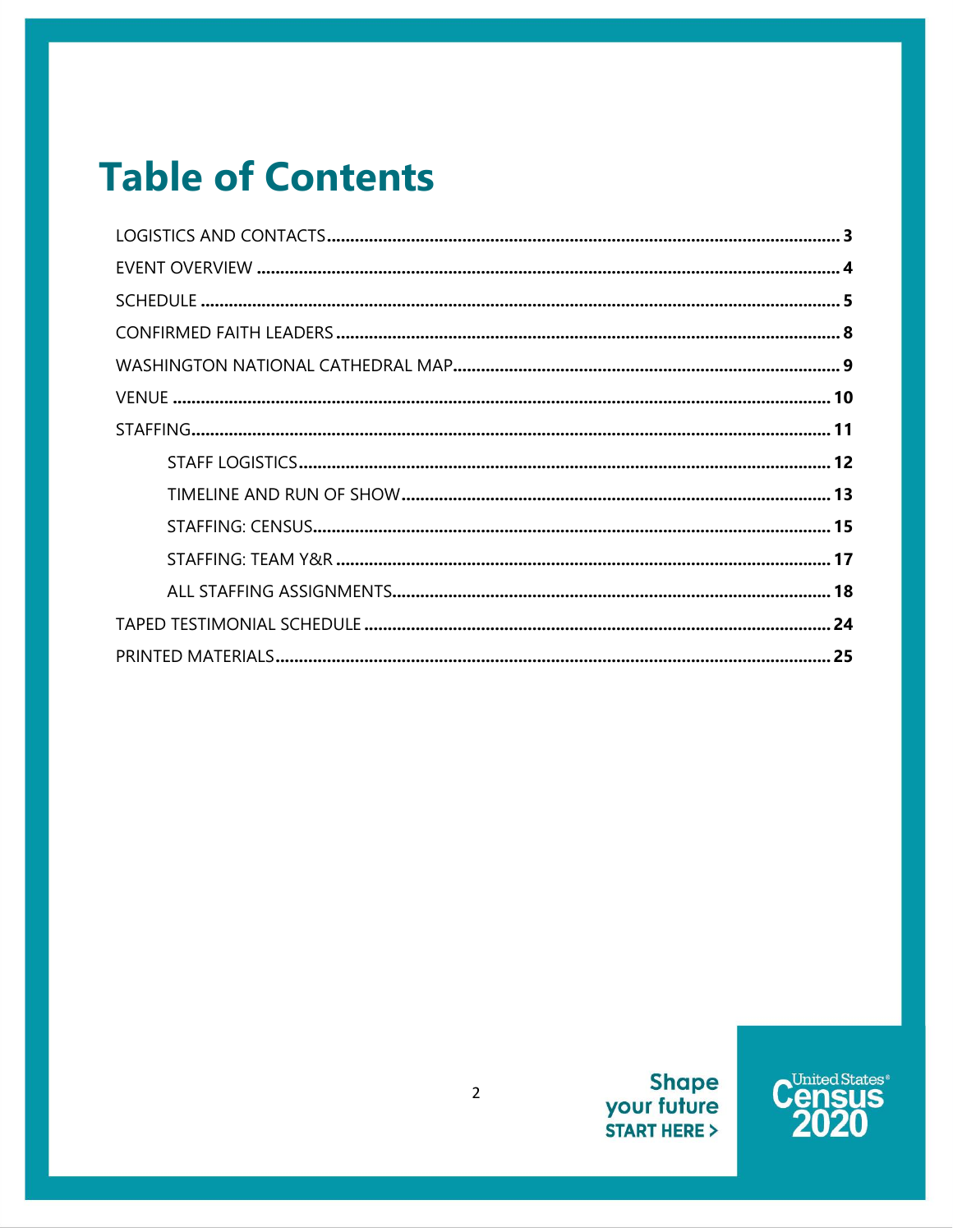## <span id="page-2-0"></span>**LOGISTICS AND CONTACTS**

**DATE:** February 18, 2020

**LOCATION:** Washington National Cathedral

#### **CONTACTS:**

- Michael Cook (202-631-1514)
- Christine Taylor (202-763-8916)
- Lisa Cochrane (202-507-2570)
- Kacey Schneider (TYR) (202-997-4489)
- Becky Chin (TYR) (917-693-6539)

#### **VENUE ADDRESS**

Washington National Cathedral Charles A. Perry Auditorium  $-7<sup>th</sup>$  Floor 3101 Wisconsin Ave NW Washington, DC

#### **PARKING**

We recommend parking in the Cathedral's underground parking garage. There is very limited parking on the Cathedral grounds and in the surrounding neighborhood.

- Entrance: Enter via Wisconsin Avenue, at the traffic signal just south of Woodley Road.
- Garage Hours: 6 a.m. to 11 p.m.
- Maximum Height: 7' 6" including rooftop accessories. No trailers or RVs are permitted in the garage or on the grounds
- Pay Station Machines: Located by the elevator lobbies on the B1 and B2 levels and also at the Wisconsin Avenue exit. Pay machines accept cash or credit cards. Change is issued in coins.

**PUBLIC TRANSPORTATION:** Cleveland Park (red line) is the closest Metro station to Washington National Cathedral. The closest bus lines are the 37, N2, N4, and 96.

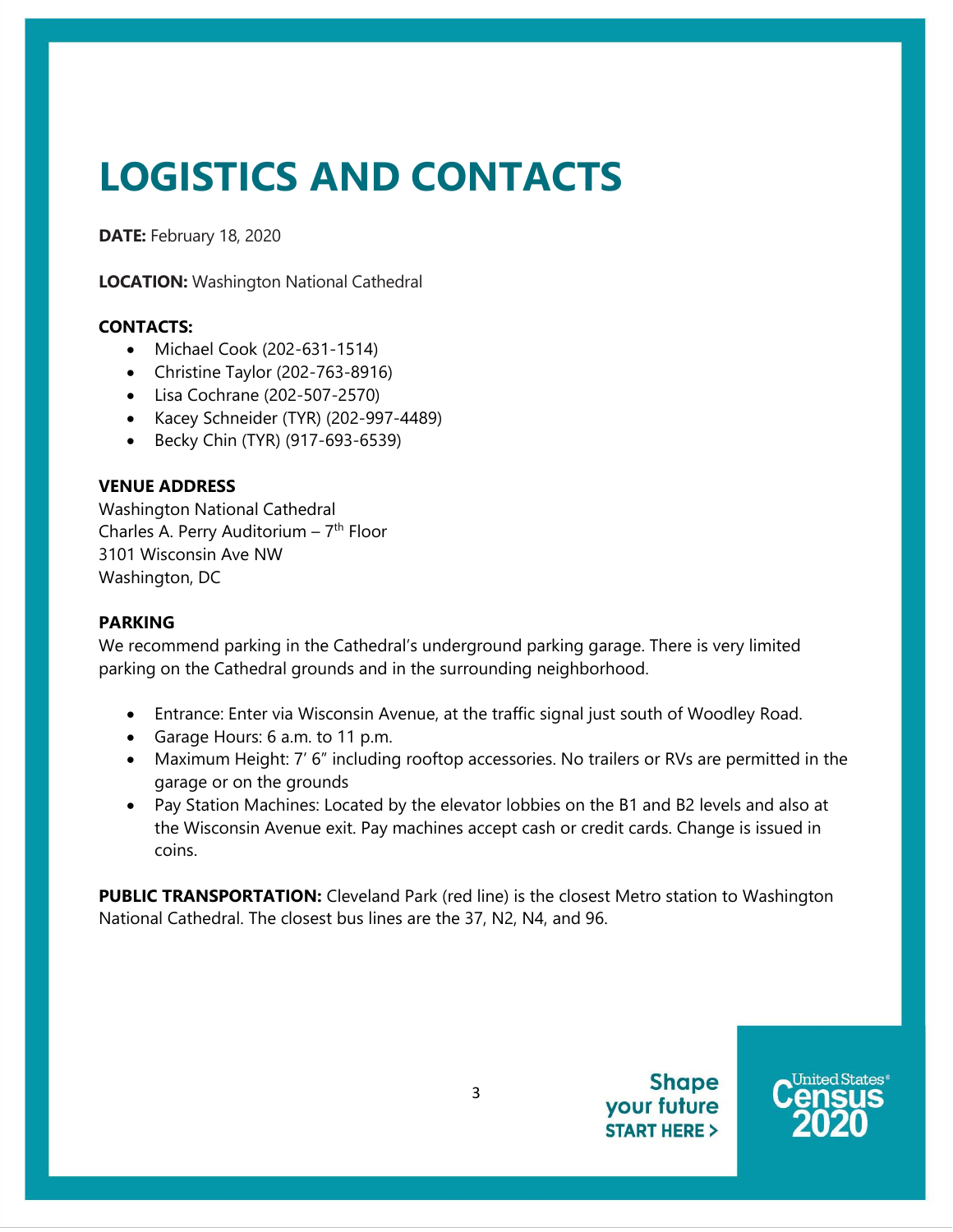### <span id="page-3-0"></span>**EVENT OVERVIEW**

On February 18, 2020, the U.S. Census Bureau will host an interfaith partner summit at the National Cathedral in Washington, D.C. This event will feature a moderated panel discussion with faith leaders and Census Bureau executives who will discuss the benefits of participating in the 2020 Census, the importance of an accurate count, and plans for reaching different communities through houses of worship. Interviews and media availability will be held after the panel discussion.

The discussion will be livestreamed, and faith leaders across the country will be provided with email and social media content to encourage their congregations to watch the livestream and to learn more at 2020census.gov. This event will also raise awareness and generate excitement within faith communities about the upcoming Faith Communities Census Weekend of Action in March 2020.

#### **This event will be comprised of three main components:**

- 9:00 a.m. 10:00 a.m. Rapport Building Session with Panel Speakers
- 10:00 a.m. 11:30 a.m. Moderated Interfaith Panel Discussion and News Conference
- 11:30 a.m. 1:00 p.m. Media Availability and Taped Faith Leader Testimonials

#### **On-Stage Speakers (in order of appearance)**:

- Michael C. Cook, Sr., Chief, Public Information Office, U.S. Census Bureau
- Rev. Gay Clark Jennings, President, House of Deputies of The Episcopal Church
- Dr. Steven Dillingham, Director, U.S. Census Bureau
- Kevin Eckstrom, Chief Communications Officer, Washington National Cathedral
- Bishop Reginald Jackson, African Methodist Episcopal (AME) Church, 6<sup>th</sup> District of Georgia
- Rev. Gabriel Salguero, National Latino Evangelical Coalition
- Hurunnessa Fariad, All Dulles Area Muslim Society (ADAMS) Center
- Sister Judith Ann Karam, CSA, Sisters of Charity of St. Augustine, Catholic Health Association
- Rabbi Menachem Creditor, United Jewish Appeal (UJA)-Federation
- Vikshu Kumar Gurung, Founder of the Buddhist Society of Nebraska

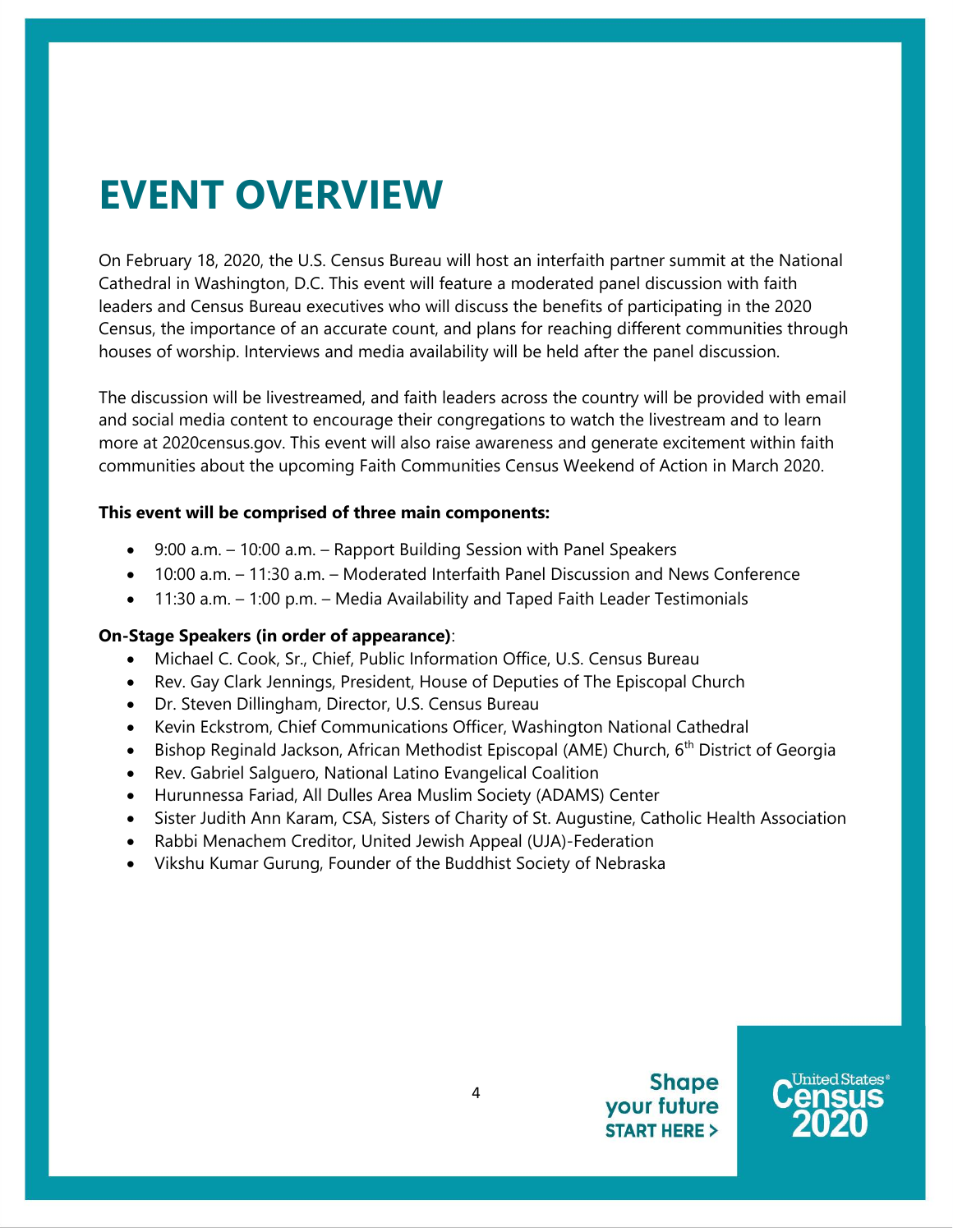## <span id="page-4-0"></span>**SCHEDULE: February 17 – February 18**

*Please see the staffing lists (starting on p.15) for your call time.* 

| Monday, February 17, 2020 - Event Setup |                                                                                |  |  |  |
|-----------------------------------------|--------------------------------------------------------------------------------|--|--|--|
| $7:00$ a.m. $-3:00$<br>p.m.             | Event setup at Washington National Cathedral.                                  |  |  |  |
| $10:00$ a.m. $-11:00$<br>a.m.           | Livestream soundcheck (Advanced<br>Productions/Washington National Cathedral). |  |  |  |
| $3:00$ p.m.                             | Event setup ends; everyone leaves Washington<br>National Cathedral.            |  |  |  |

| Tuesday, February 18, 2020 - Interfaith Partner Summit |                                                                            |  |  |  |
|--------------------------------------------------------|----------------------------------------------------------------------------|--|--|--|
| 6:00 a.m.                                              | Events teams arrive.                                                       |  |  |  |
| $7:30$ a.m.                                            | Full staff huddle at check-in table in auditorium<br>lobby $(7th floor)$ . |  |  |  |
| 7:45 a.m.                                              | Monumental Food to arrive for beverage service<br>setup.                   |  |  |  |
| 8:00 a.m.                                              | Guest speakers begin to arrive; hair & makeup<br>touch-ups available.      |  |  |  |
| $8:30 - 9:00$ a.m.                                     | Final tech rehearsal with quest speakers.                                  |  |  |  |
| 8:50 a.m.                                              | Set and ready to receive quests.                                           |  |  |  |
| 9:00a.m.                                               | Doors open.                                                                |  |  |  |

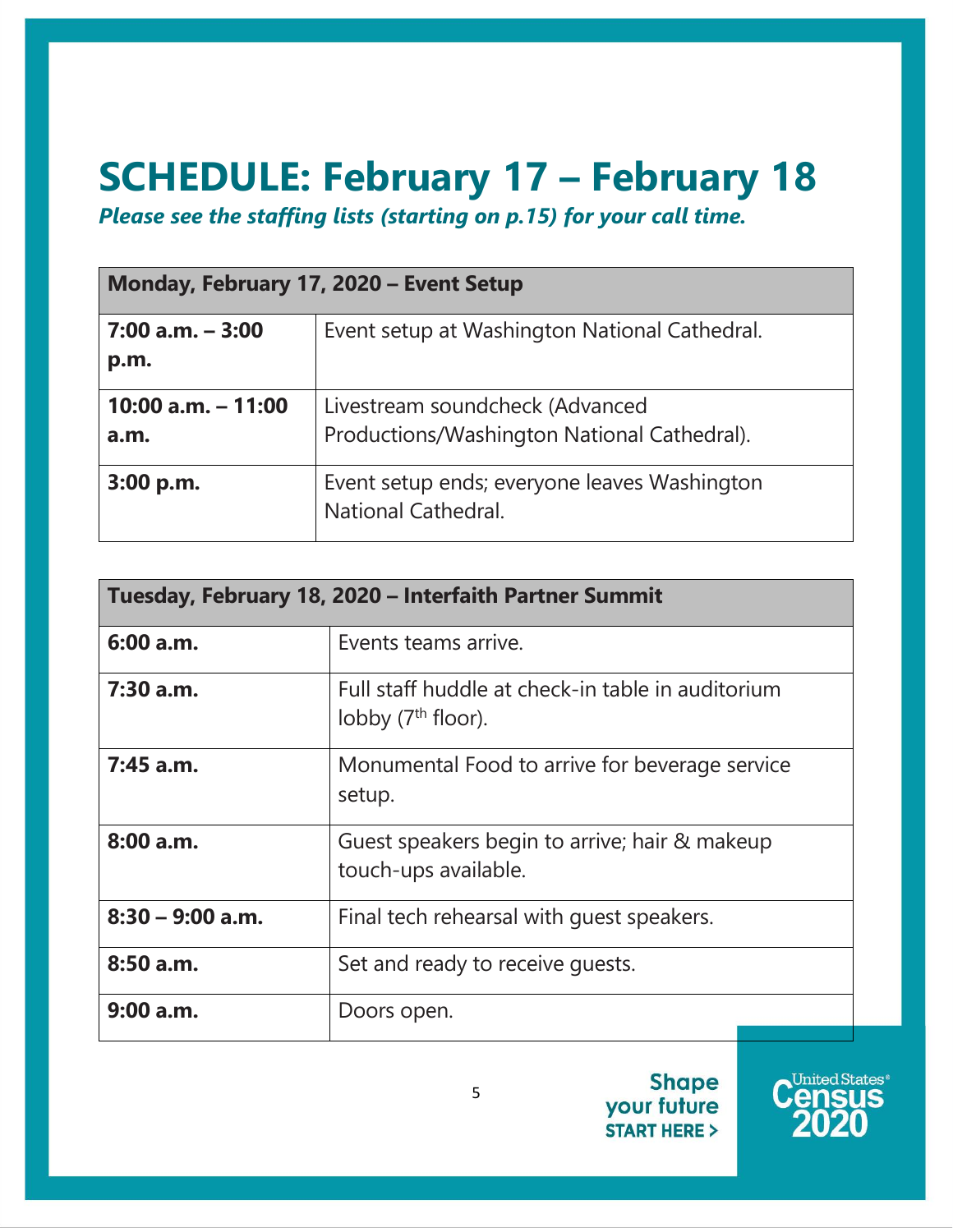|                        | Rapport building session for guest speakers and VIP<br>quests. |  |  |  |  |
|------------------------|----------------------------------------------------------------|--|--|--|--|
|                        | Testimonial taping sessions with guest speakers.               |  |  |  |  |
| $9:45$ a.m.            | First and second row guest speakers to take their<br>seats.    |  |  |  |  |
| $10:00 - 11:30$ a.m.   | Moderated panel discussion; livestream begins.                 |  |  |  |  |
| $11:30 - 11:45$ a.m.   | Live partner and guest audience Q&A.                           |  |  |  |  |
| $11:45$ a.m. $- 12:00$ | Livestream ends; media Q&A begins.                             |  |  |  |  |
| p.m.                   |                                                                |  |  |  |  |
| $12:00$ p.m. $-1:00$   | Media availability and scheduled interviews for Dr.            |  |  |  |  |
| p.m.                   | Dillingham, Michael Cook, and guest speakers.                  |  |  |  |  |
|                        | Taped testimonials continue.                                   |  |  |  |  |
|                        | Note: Christine Taylor will escort Dr. Dillingham              |  |  |  |  |
|                        | between interviews.                                            |  |  |  |  |
| 1:00 p.m.              | Event concludes; guests leave.                                 |  |  |  |  |
| $1:15$ p.m.            | Event breakdown begins.                                        |  |  |  |  |
| 3:45 p.m.              | Event breakdown and load-out to be complete.                   |  |  |  |  |
|                        | All staff to leave Washington National Cathedral.              |  |  |  |  |

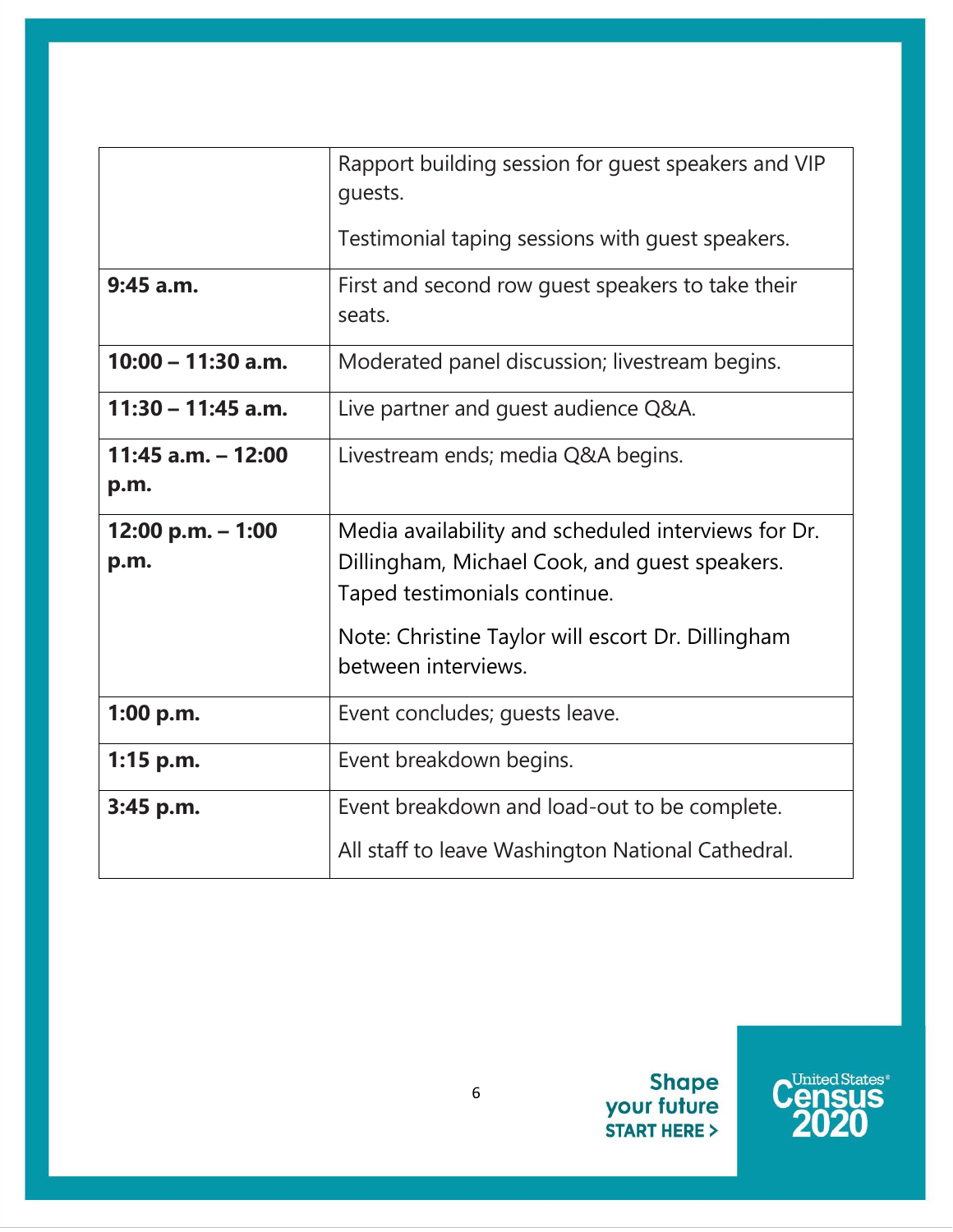### **MODERATED PANEL DISCUSSION**

| <b>Time</b>          | <b>Item</b>                                              |
|----------------------|----------------------------------------------------------|
|                      | Livestream begins; Michael C. Cook, Sr. welcomes         |
| $10:00 - 10:04$ a.m. | guests, provides brief overview of the event, and        |
|                      | introduces Rev. Gay Clark Jennings from podium.          |
| $10:05 - 10:09$ a.m. | Rev. Jennings leads guests in prayer from podium.        |
| $10:10 - 10:11$ a.m. | Michael Cook introduces Dr. Dillingham from podium.      |
|                      | Dr. Dillingham provides operational updates and          |
|                      | introduces video showing efforts from different faith    |
| $10:12 - 10:22$      | leaders across the country about how they are            |
|                      | encouraging their community to respond to the            |
|                      | census.                                                  |
|                      | Show video. Dr. Dillingham exits the stage. The          |
| $10:22 - 10:25$ a.m. | podium is removed and additional chairs are set on       |
|                      | stage.                                                   |
|                      | Michael introduces the featured faith leaders who will   |
|                      | be on stage, as well as the ones in the first and second |
| $10:25 - 10:30$ a.m. | rows. The on-stage leaders come up as he introduces      |
|                      | them and take their seats. He then introduces Kevin      |
|                      | Eckstrom – the moderator.                                |
| $10:30 - 11:30$ a.m. | Kevin leads the moderated panel discussion.              |
|                      | Michael comes back and invites partners in the           |
| $11:30 - 11:45$ a.m. | audience to ask questions.                               |
| $11:46 - 11:48$ a.m. | Michael provides closing remarks. Livestream ends.       |
| $11:48 - 12:00$ p.m. | Michael invites media to the front for a press gaggle.   |
| $12:00 - 1:00$ p.m.  | Media availability with scheduled testimonials.          |

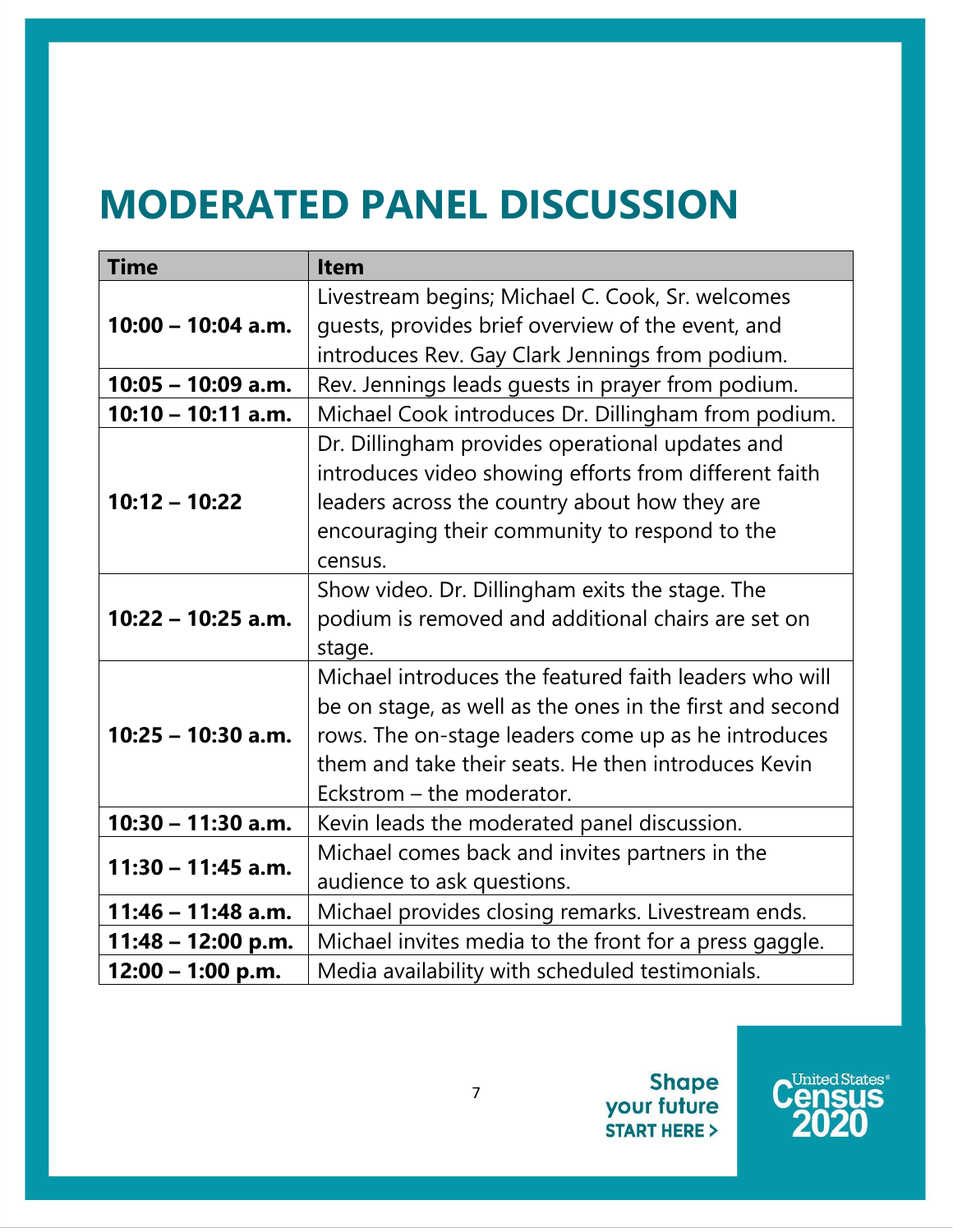## **CONFIRMED FAITH LEADERS**

#### **Guest Speakers (On Stage)**

- Rev. Gay Clark Jennings, President, House of Deputies of The Episcopal Church
- Bishop Reginald Jackson, African Methodist Episcopal (AME) Church, 6<sup>th</sup> District of Georgia
- Rev. Gabriel Salguero, National Latino Evangelical Coalition
- Hurunnessa Fariad, All Dulles Area Muslim Society (ADAMS) Center
- Sister Judith Ann Karam, CSA, Sisters of Charity of St. Augustine, Catholic Health Association
- Rabbi Menachem Creditor, United Jewish Appeal (UJA)-Federation
- Vikshu Kumar Gurung, Founder of the Buddhist Society of Nebraska

#### **VIP Guests (First and Second Rows)**

- Rita Nakashima Brock, Rel. M., M.A., Ph.D., Volunteers of America (VOA), Senior Vice President, Moral Injury
	- o Accompanied by Brian Gavin, SVP Communications and Marketing
- Dr. Chris Leader, Founder, Ignite Student Outreach, President of Food Aid International and VP of Hopegivers International
- Prairie Rose Seminole, Tribal/Evangelical Lutheran Church in America (ELCA), Program Director, ELCA American Indian Alaska Native Ministries
- Herb Smith, President and CEO, Los Angeles Mission, member of Citygate Network Los Angeles, CA
- Father Michael Sorial, St. Anianus Coptic Church, Northeast
- Rev. Apisaloma P. Toleafoa, The First Samoan Congregational Church of DMV (FSCCC), Alexandria, VA
- Lance Walker and Alyssa White, The Church of Jesus Christ of Latter-day Saints

#### **VIP Guests (Regional Partners)**

- Willie Barber, AME Church
	- o Attending with Bishop Jackson; needs to sit where he can take photos of Bishop Jackson.
- Pastor Ner Clay, Karen Christian Revival Church (KCRC)
- Mr. Pa Naw Dee, Karen Society of Nebraska
- Kamal Dhimal, Global Bhutanese Hindu Organization, USA
- Rev. Dr. James Harris, Pastor, Historic St. James AME Church
- Venerable Pau Ket, Buddhist monk, Wat Khmer Monastery Lake Elsinore
- Mike King, Volunteers of America (VOA)
- Rev. Adan Mairena, West Kingston Ministry, Hispanic Ministry
- Pastor Gil Monrose, Brooklyn Borough President's Office, Director of Faith-Based and Clergy Initiatives and Mt. Zion Church Sanctuary Assembly, USA Church of God Seventh Day
- Rev. Nelson B. Rivers, III, National Action Network, VP Religious Affairs and External Relations and Pastor, Charity Missionary Baptist Church
- Ariel Savransky, UJA-Federation
	- o Attending with Rabbi Creditor
- Pastor John Zayas, Chicago Region, Grace and Peace Church, Christian Reformed Church



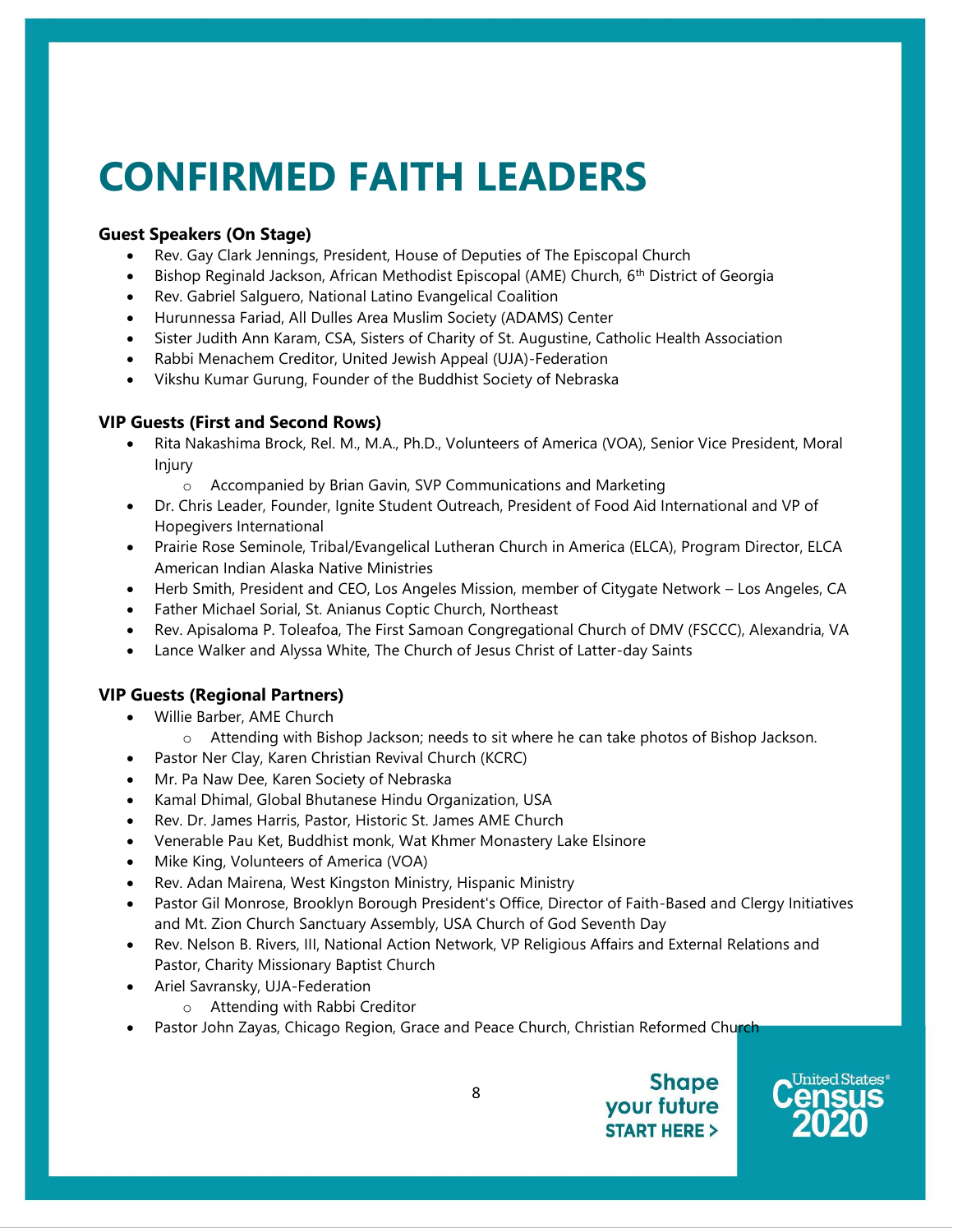## <span id="page-8-0"></span>**WASHINGTON NATIONAL CATHEDRAL MAP**



#### BUILDINGS

**BUILDINGS<br>1 Washington National Cathedral<br>2 Offices** 

Cathedral College

4 NCS — Athletic Center<br>5 Beauvoir School<br>6 Greenhouse

7 Facilities Building<br>8 Sayre House<br>9 St Albans School

10 St Alban's Parish<br>11 Church House

12 National Cathedral School

13 Underground Garage

VISITOR INFORMATION Ia Underground Garage<br>M Metro Bus Routes<br>M Handicap Parking

\* Flexcar

No Visitor Parking<br>on Cathedral Close Roads before<br>3:30pm, Monday – Friday Exceptions:

A Greenhouse customer parking<br>30 minutes only 9am - 5pm<br>B Cathedral early Service parking<br>7:30 - 8:15 am

### **METRO BUS ROUTES\***

Wisconsin Avenue:<br>30, 32, 34, 35, and 36.

Massachusetts Avenue:

N2, N3, N4, N6

Woodley Road:<br>90, 92, 93, X3

\*For more information on DC<br>public transit, please visit:

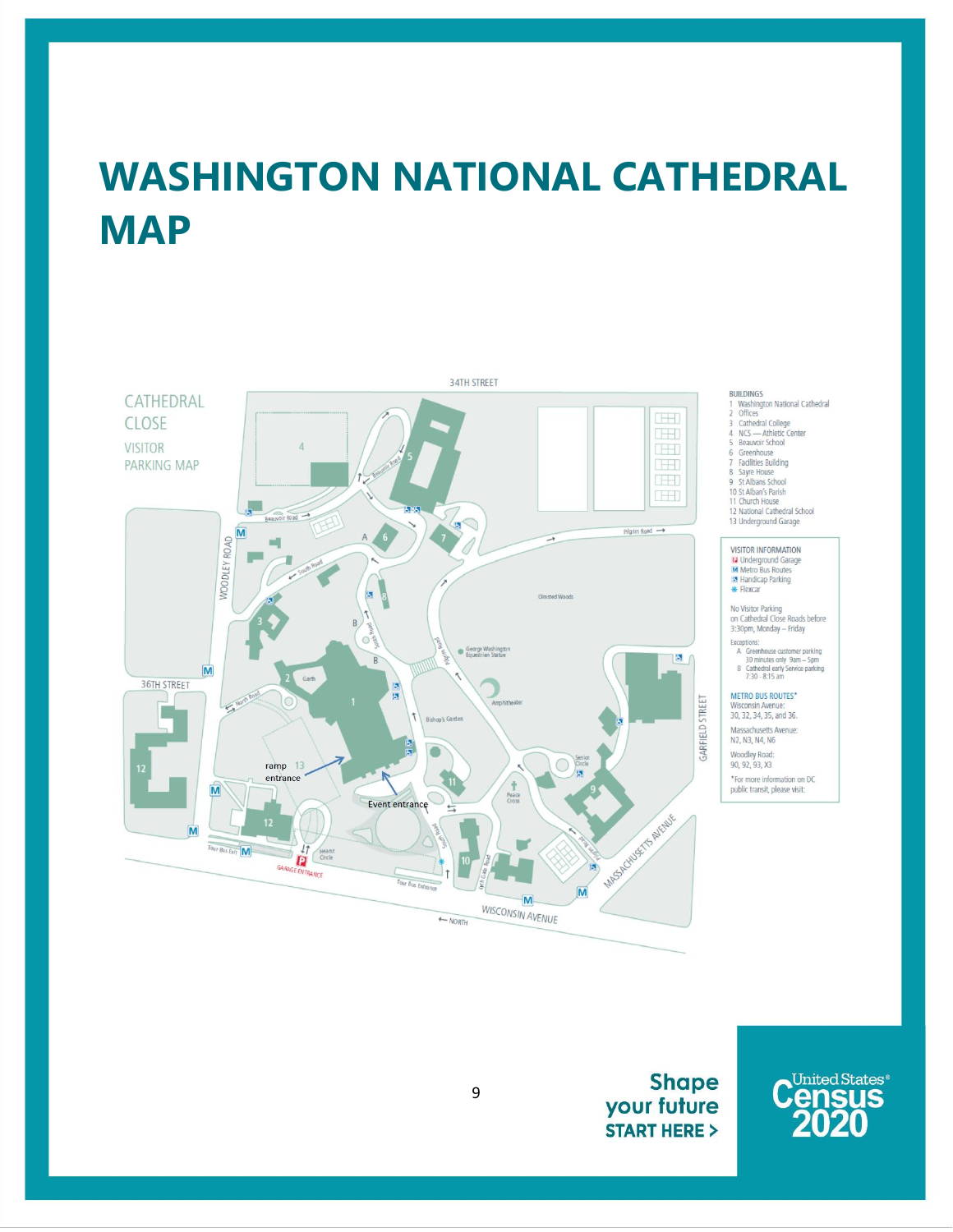### **VENUE**

### **Charles. A Perry Auditorium – 7 th Floor Washington National Cathedral**





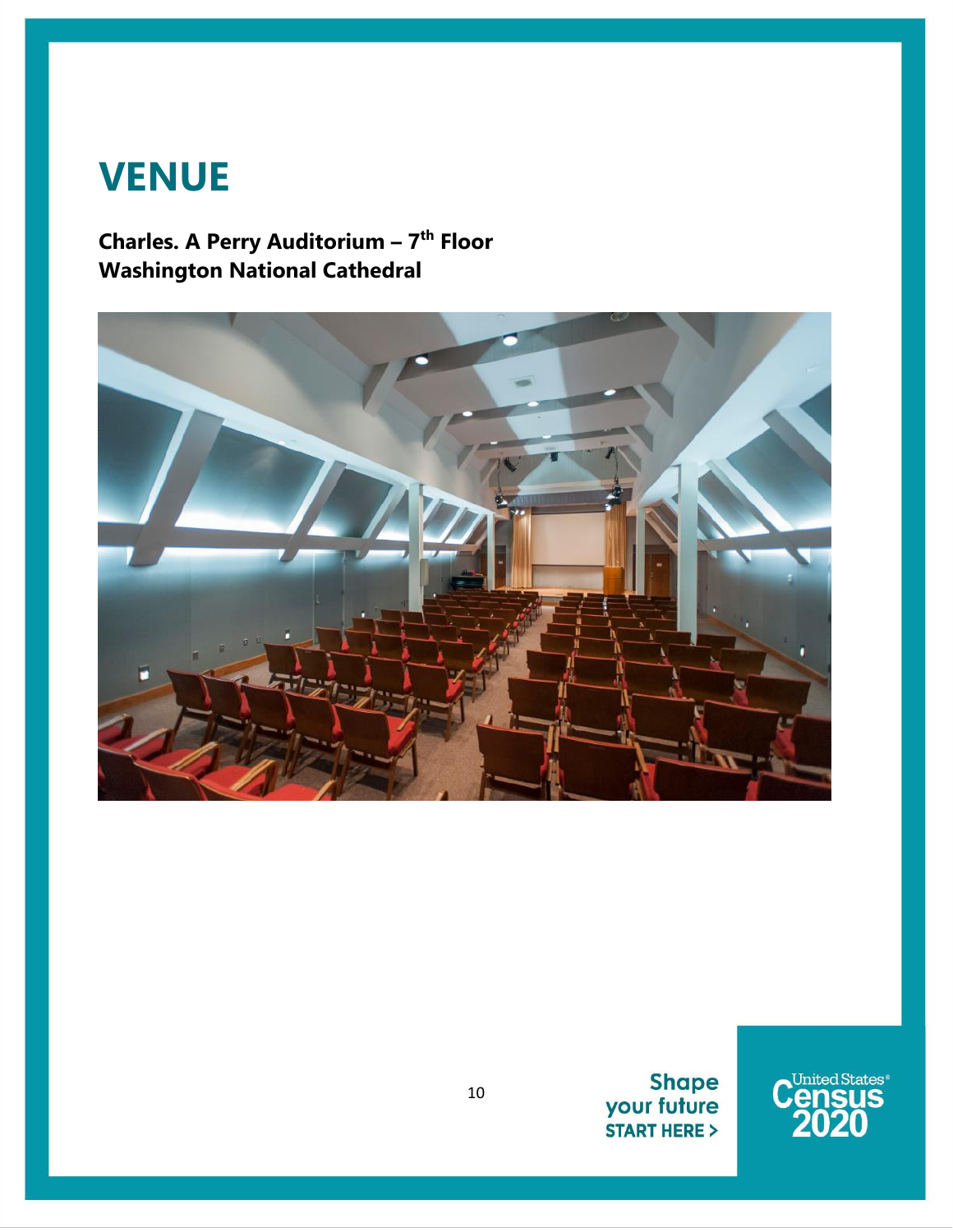## **STAFFING**

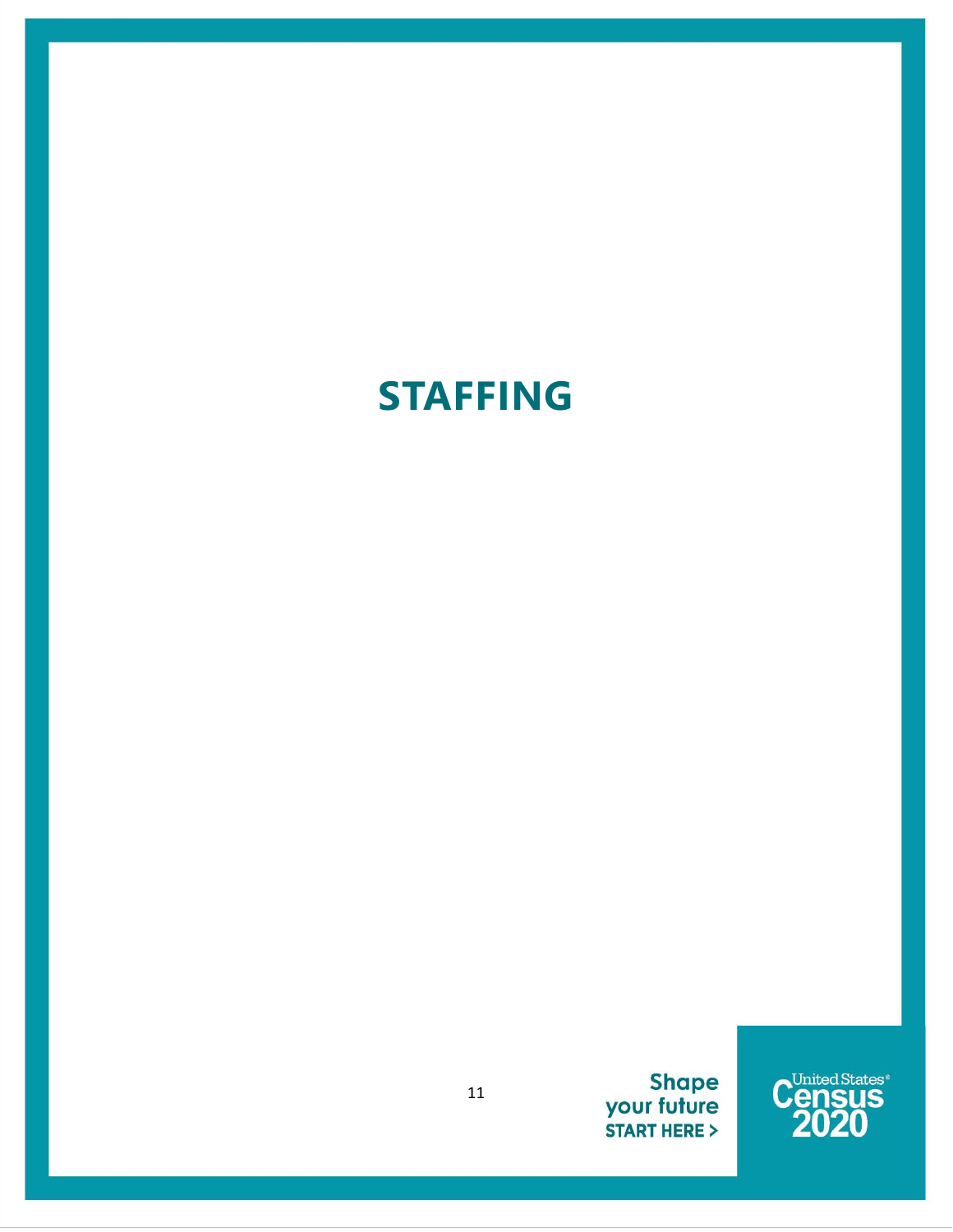## **Staff Logistics**

#### • **Dress**

Business.

#### • **Event WiFi**

Limited. Please bring your own hotspot if possible.

#### • **Staff Space**

Space is limited, so please refrain from bringing any large bags or unnecessary items as we do not have access to a secure storage area.

#### • **Troubleshooting**

Media requesting an interview with a Census Bureau official or asking any questions about the census, including our contract – DIRECT TO CENSUS PIO.

#### • **Social Media**

Please only retweet or share official Census Bureau posts – do not tweet or post your own content.



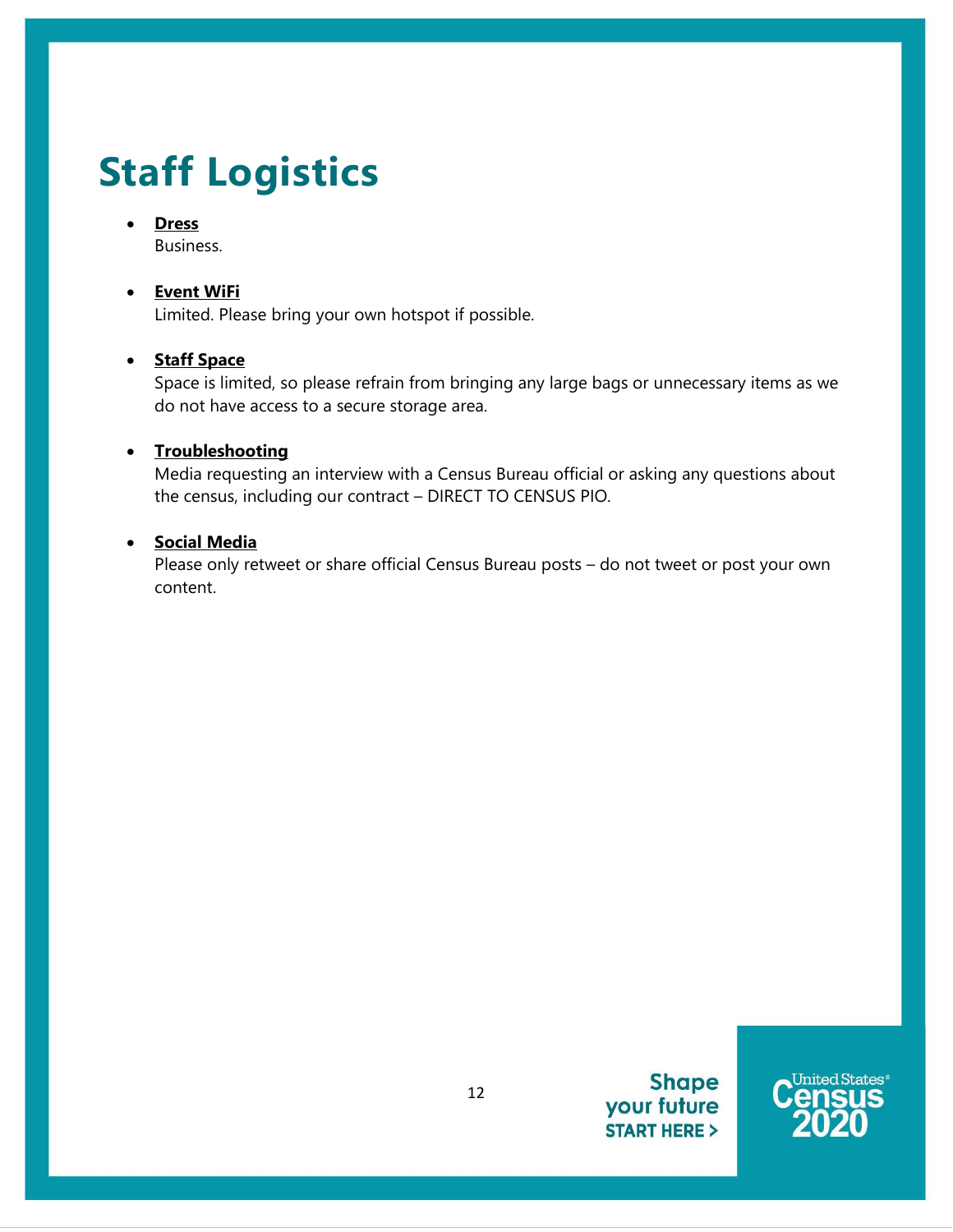### **Timeline and Run of Show**

#### **MONDAY, FEBRUARY 17**

7:00 a.m. Event team and A/V arrival; begin all setup.

- Stage setup.
- Steam and set up step-and-repeats.
- Nametag and press kit setup.
- Welcome table prep.
- Promo items prep.
- Recruitment table prep.
- Testimonial and hair & makeup room setup.
- Set signage where possible.
- Green room setup.
	- o *See p. 18 for specific staffing assignments.*

10:00 a.m. Sound check with Washington National Cathedral.

10:30 a.m. Staff walk-through of the event and event spaces.

• Check-in table, auditorium, conference rooms.

2:30 p.m. Core event staff meets to determine setup tasks for tomorrow morning, such as:

- Finish placing directional signage.
- Finish placing faith guides around the event spaces (green room, recruitment table, etc.).
- Place reserved seating signs on first two rows.
- Place stage seating signs.

3:00 p.m. Event setup ends. All staff to exit Washington National Cathedral.

#### **TUESDAY, JANUARY 18**

6:00 a.m. Core events team arrives and A/V arrives for final setup.

7:00 a.m. All event staff arrives.

7:15 a.m. Monumental Food arrives for coffee/beverage setup.

7:30 a.m. Full staff huddle – gather at check-in table. Hair & makeup team arrives.

7:45 a.m. Caterers arrive/load-in.

- 8:00 a.m. Guest speakers arrive.
- 8:30 a.m. Tech rehearsal with speakers.

8:50 a.m. All staff set and ready.

- All handlers and ushers in place.
- Check-in, recruitment, and promo item tables set.
- Speakers escorted to S4 conference room for hair and makeup.

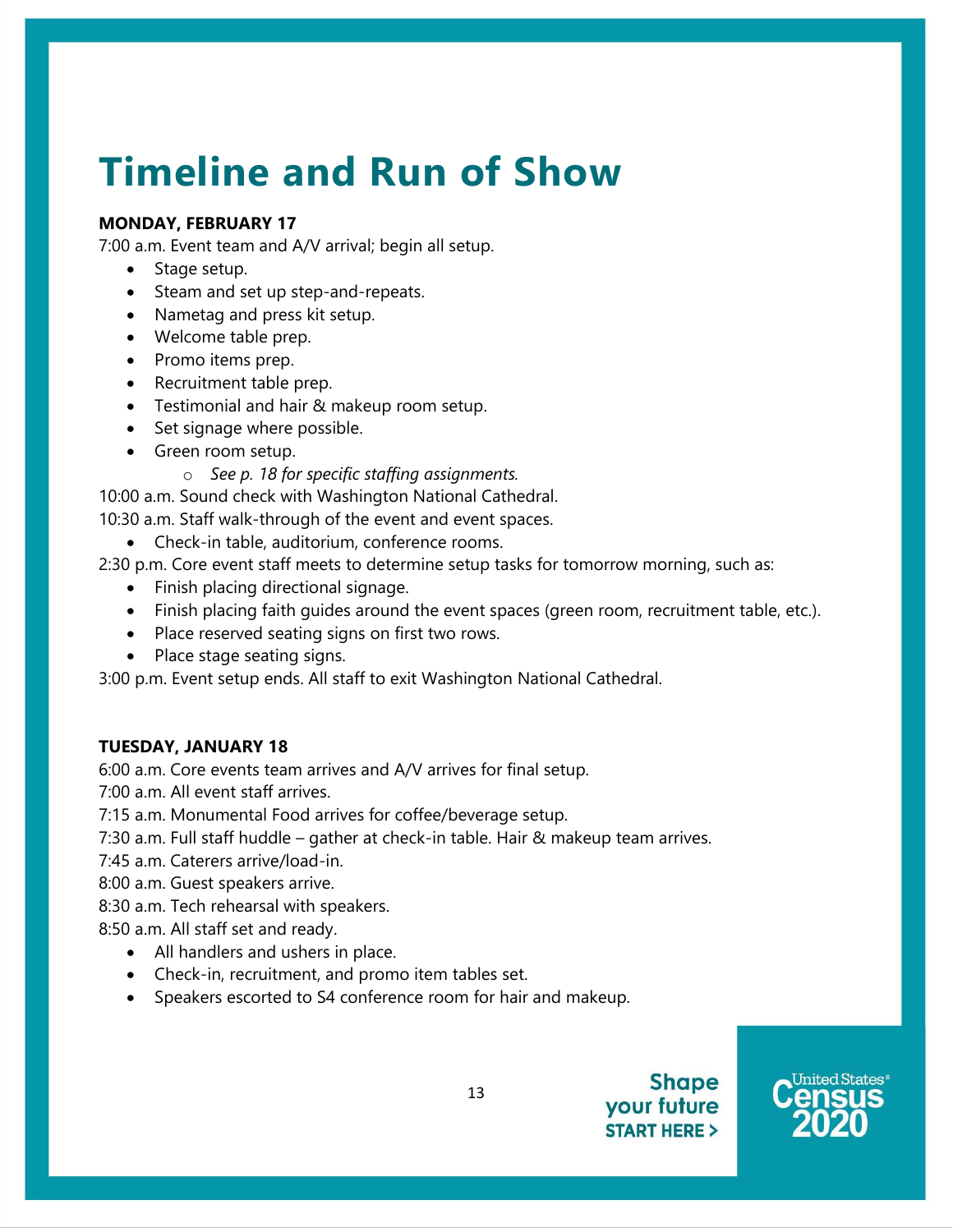o *Once speakers finish hair and makeup, they are escorted to the N4 conference room for the rapport building session*

9:00 a.m. Doors open to all guests, including media.

- Check-In Table
	- o One line for media, one line for partners.
	- o Escort cameras to press riser.
	- o Escort partners to auditorium.
	- o Escort VIP partners to conference rooms:
		- S4 conference room hair/makeup and taped testimonials.
		- N4 conference room rapport-building session.

9:45 a.m. All VIP guests escorted to auditorium to take their seats. 9:55 a.m. Check-in tables move from  $1<sup>st</sup>$  floor to  $7<sup>th</sup>$  floor lobby.

10:00 a.m. Program and livestream begins.

- Mic handlers set for on-stage speakers, partner Q&A, and media Q&A.
- Stage runners set for moving podium and chairs on/offstage.
- 11:30 a.m. Partner and guest audience Q&A begins.
- 11:45 a.m. Livestream ends; media Q&A begins.
- 12:00 p.m. Media availability and scheduled interviews begin; taped testimonials resume in both conference rooms.
- 1:00 p.m. Event concludes; all guests depart.
- 1:15 p.m. Strike and event breakdown begins.
- 3:45 p.m. Event breakdown complete; all staff depart Washington National Cathedral.



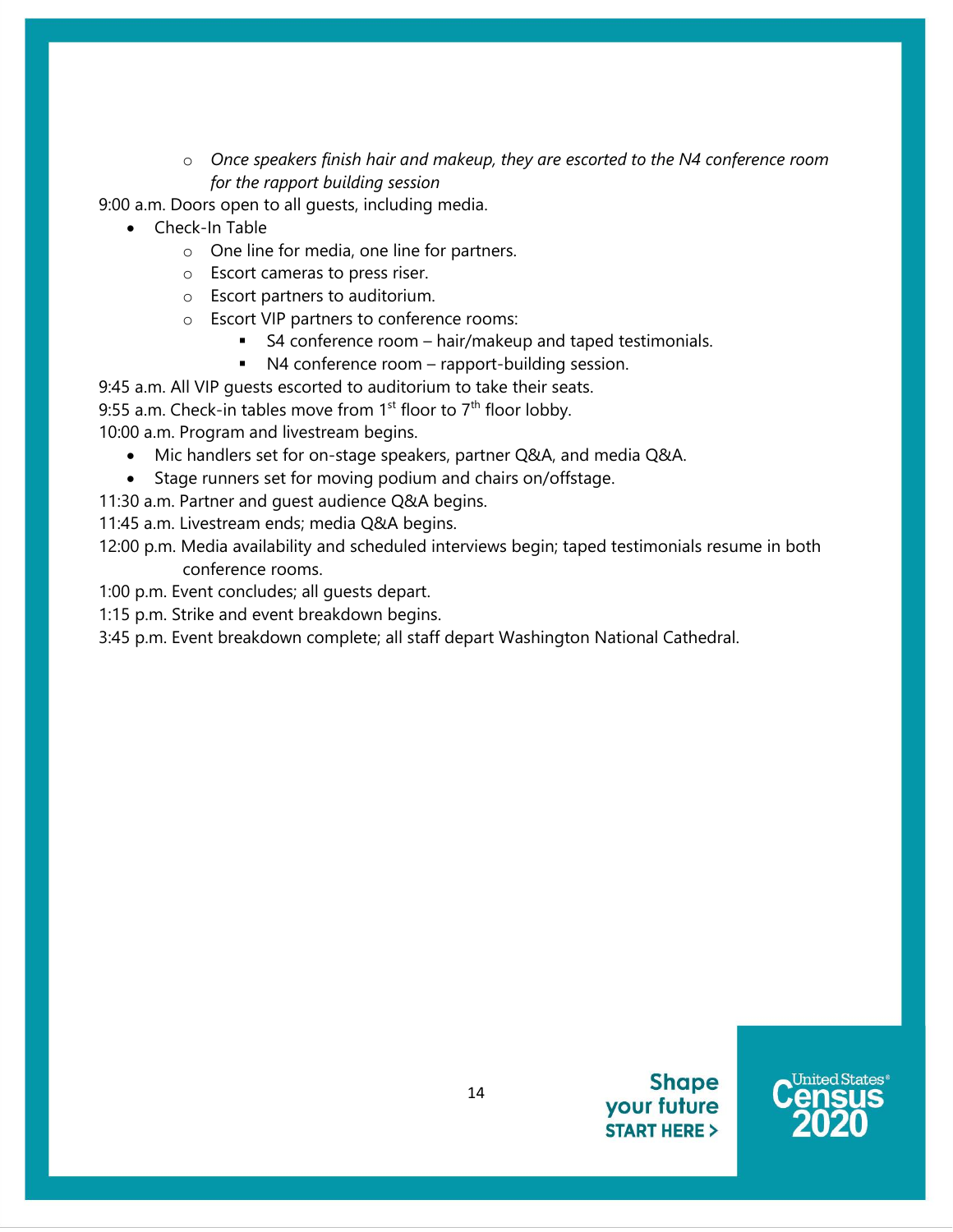### **Staffing: Census**

| <b>Employee</b>     | Monday, 2/17            | Tuesday, 2/18           | <b>Contact</b><br><b>Information</b> |
|---------------------|-------------------------|-------------------------|--------------------------------------|
|                     | Setup-                  | Event:                  |                                      |
|                     | 9 a.m. - 3 pm.          | 7 a.m. - 1 p.m.         |                                      |
|                     |                         |                         |                                      |
|                     | Staff arrives at 9 a.m. | Staff arrives at 7 a.m. |                                      |
| <b>ADCOM</b>        |                         |                         |                                      |
| Ali Ahmad           |                         | X                       | 240-532-0676                         |
| <b>Burton Reist</b> |                         | Χ                       | 202-839-0108                         |
| <b>PIO</b>          |                         |                         |                                      |
| Michael Cook        |                         | Χ                       | 202-631-1514                         |
| Lisa Cochrane       | X                       | Χ                       | 202-507-2570                         |
| Chris Taylor        | X                       | Χ                       | 202-763-8916                         |
| Virginia Hyer       |                         | Χ                       | 202-450-7511                         |
| Jewel Jordan        |                         | X                       | 301-957-6550                         |
| Frances Alonzo      |                         | Χ                       | 202-420-1261                         |
| Veronica Vaquer     |                         | X                       | 202-981-4621                         |
| Anna Carabeo        |                         | Χ                       | 305-409-9241                         |
| Michele Freda       |                         | X                       | 202-805-4904                         |
| <b>CNMP</b>         |                         |                         |                                      |
| Mike Morgan         | X                       | Χ                       | 202-309-6284                         |
| Mike Monroe         | Χ                       | Χ                       | 202-236-7705                         |
| James Roberts       |                         | Χ                       | 202-839-0775                         |
| Yolanda Byrd        |                         | Χ                       | 202-684-5288                         |
| Charles Grayson     | X                       | Χ                       | 202-631-4483                         |
| <b>NPP</b>          |                         |                         |                                      |
| Robin Bachman       | Χ                       | Χ                       | 202-329-3339                         |
| Anna Owens          | Χ                       | X                       | 202-740-2913                         |
| Shagufta Ahmed      | Χ                       | Χ                       | 202-480-0450                         |
| Kevin Quinley       |                         | Χ                       |                                      |
| Shira Cavanaugh     |                         | Χ                       |                                      |
| Roxana Barillas     |                         | X                       |                                      |
| Cheryl Chambers     |                         | X                       |                                      |
| Theo Graves         |                         | Χ                       |                                      |
| Jenny Kim           |                         | $\mathsf X$             |                                      |

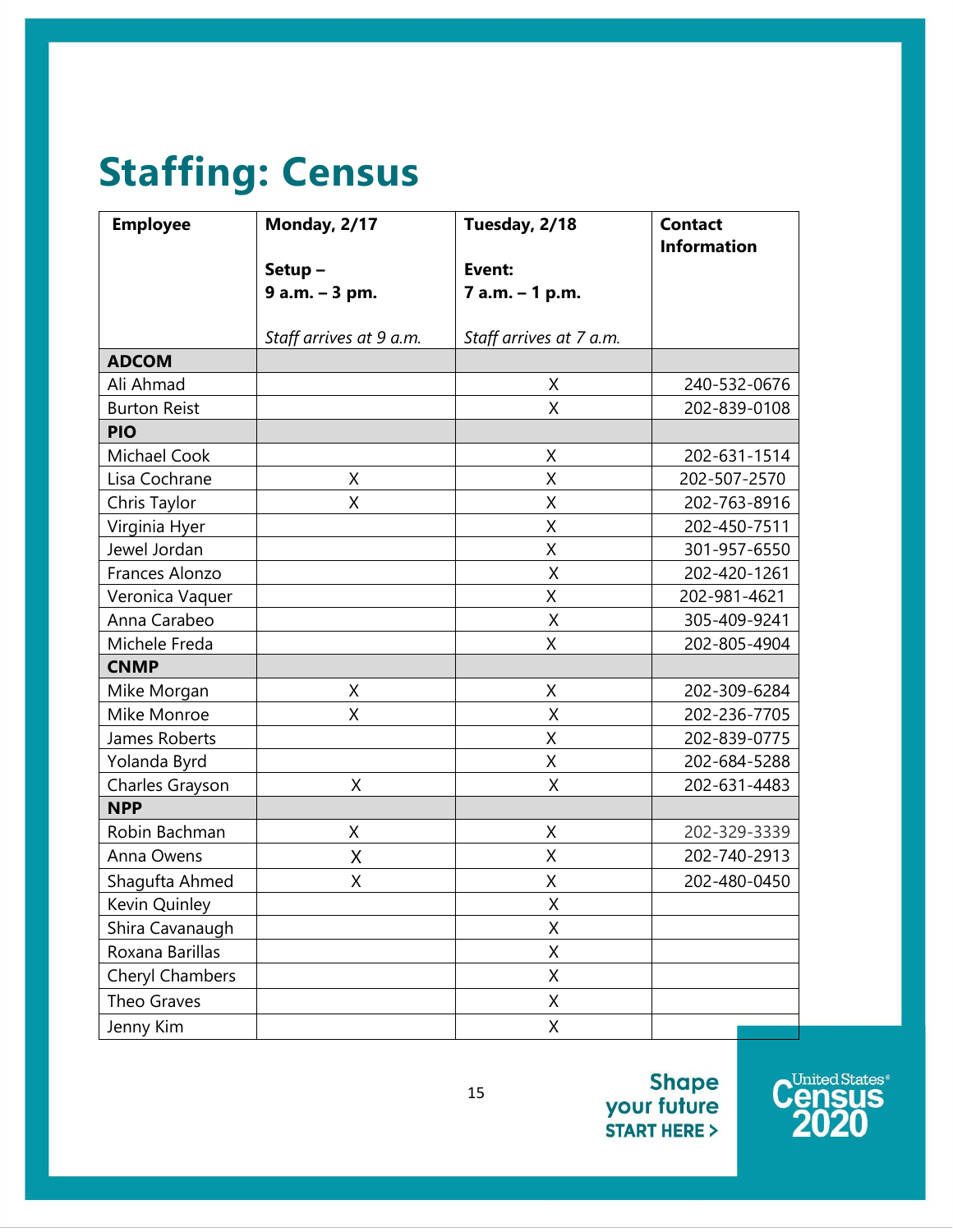<span id="page-15-0"></span>

| Claire Ross        |   | X |              |
|--------------------|---|---|--------------|
| Josephine Ocheni   |   | Χ |              |
| Crystal Mackall    |   | Χ |              |
| James Moore        |   | X |              |
| <b>FIELD</b>       |   |   |              |
| Willette Allen     |   | X |              |
| Megan Kindelan     | Χ | Χ | 202-913-0168 |
| Lorraine Smalls    |   | X |              |
| Samantha Steen     |   | X |              |
| <b>PMO</b>         |   |   |              |
| Kendall Johnson    |   | Χ | 202-669-8593 |
| <b>DECENNIAL</b>   |   |   |              |
| Enid Santana Ortiz |   | X |              |
| Paola Nieves       |   | Χ |              |

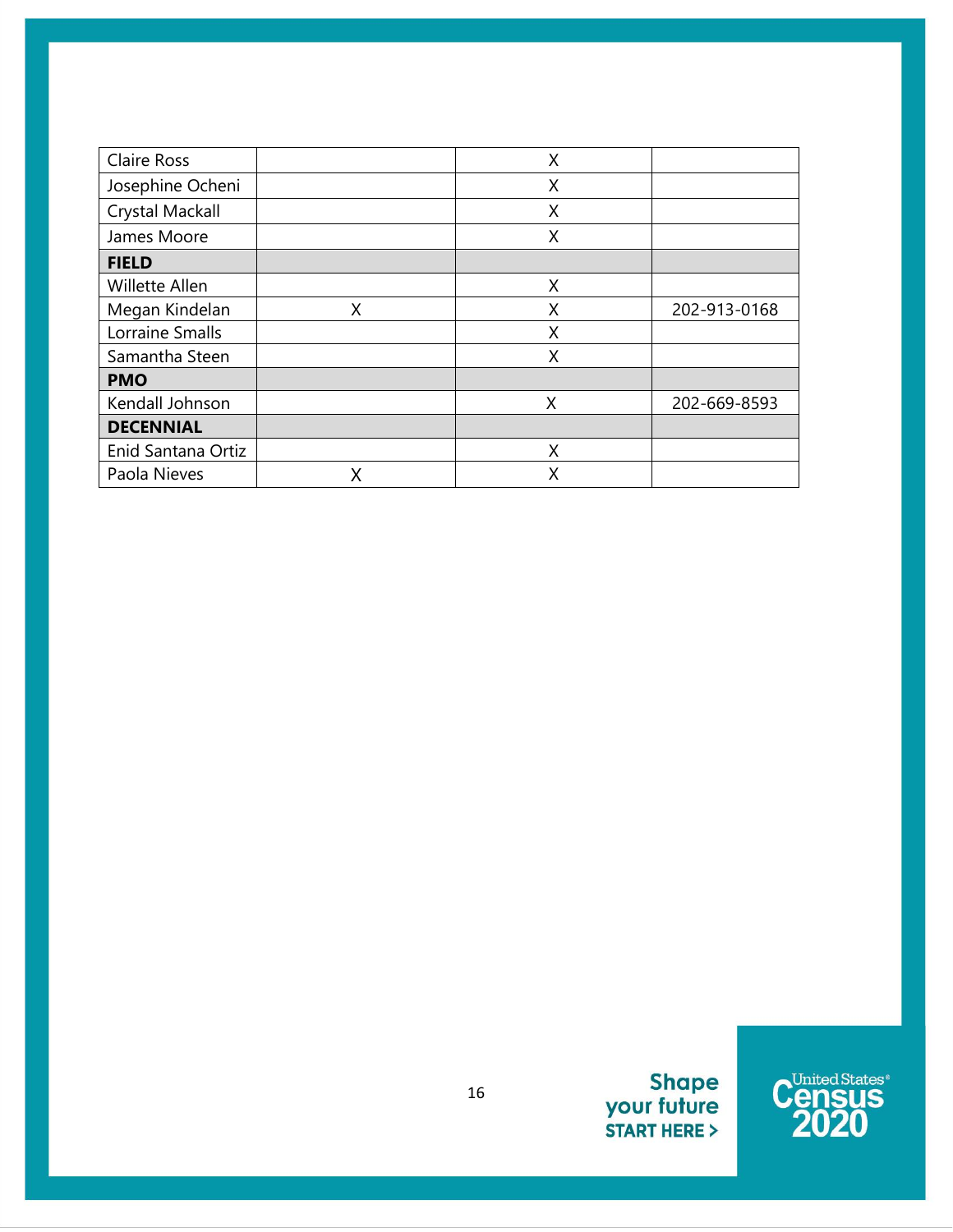### **STAFFING – TEAM Y&R**

| <b>Employee</b>           | <b>Monday, 2/17</b> | Monday, 2/17  | Tuesday, 2/18           | <b>Contact</b>     |
|---------------------------|---------------------|---------------|-------------------------|--------------------|
|                           |                     |               |                         | <b>Information</b> |
|                           | Setup-              | Setup-        | Event:                  |                    |
|                           | $7 a.m. - 3$        | $10 a.m. - 3$ | 7 a.m. - 1 p.m.         |                    |
|                           | p.m.                | p.m.          | Staff arrives by 7:00   |                    |
|                           |                     |               | a.m.                    |                    |
| <b>OR13 - Partnership</b> |                     |               |                         |                    |
| Jamie Colucci             |                     |               | X                       | 646-320-8659       |
| Dan Sengphilom            |                     |               | $\overline{X}$          | 646-299-2074       |
| <b>OR17 - ESO</b>         |                     |               |                         |                    |
| Rabiah Ahmad              |                     |               | X                       |                    |
| Ella Burton               | X                   |               | $\overline{\mathsf{X}}$ | 919-616-4106       |
| Becky Chin                | X                   |               | $\mathsf X$             | 917-693-6539       |
| Paul Dubas                |                     | X             | $\sf X$                 | 703-732-3030       |
| Olivia Glod               |                     | Χ             | $\sf X$                 | 412-926-2410       |
| Amanda Hauge              | X                   |               | X                       | 805-450-8574       |
| Meredith Katz             |                     |               | X                       | 202-257-9771       |
| <b>Terry Neal</b>         |                     |               | X                       | 202-355-4463       |
| Mindy Fetterman           |                     |               | Χ                       | 703-314-0392       |
| lana Pervazova            | X                   |               | $\sf X$                 | 202-748-1983       |
| <b>Robert Pierre</b>      |                     |               | X                       | 202-236-1798       |
| Nicole Reither            | X                   |               | X                       | 720-233-9898       |
| Jenna Sauber              |                     | X             | X                       | 513-255-5393       |
| Kacey Schneider           | X                   |               | $\overline{\mathsf{X}}$ | 202-997-489        |
| Ashlei Stevens            | X                   |               | $\mathsf X$             | 202-772-4490       |
| Lauren Williams           |                     |               | $\sf X$                 | 202-424-9938       |
| Ann Davison               |                     |               | $\sf X$                 | 202-207-6915       |
| Monika Ellis              |                     |               | X                       | 646-303-0842       |
| Nicole McNabb             |                     |               | Χ                       | 202-308-1284       |
| <b>Emmy Prager</b>        | X                   |               | X                       | 914-806-0135       |
| <b>OR19 - Strategy</b>    |                     |               |                         |                    |
| <b>Basem Hassan</b>       |                     |               | $\mathsf{X}$            |                    |

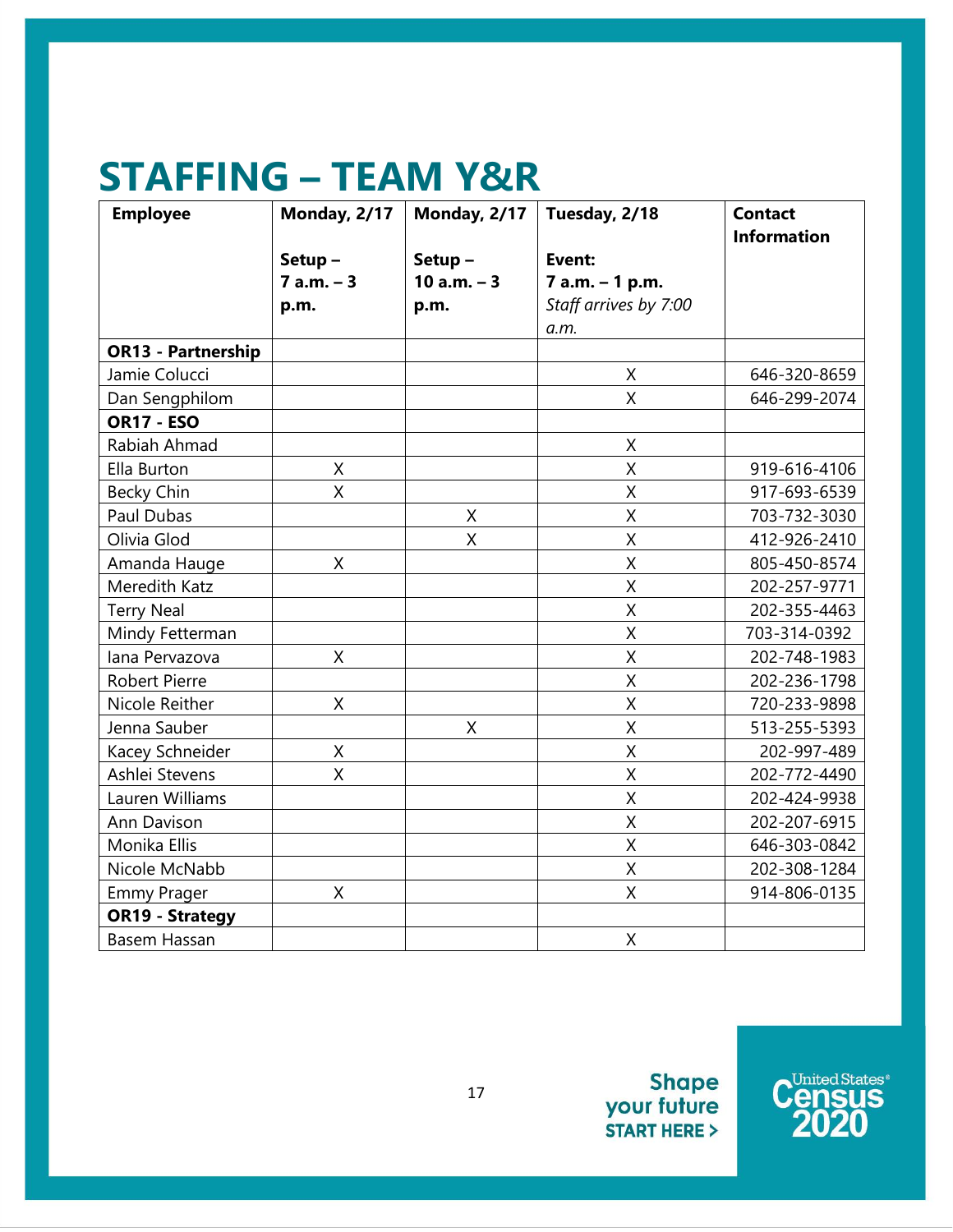## **ALL STAFFING ASSIGNMENTS**

### **FEBRUARY 17, 2020**

| <b>EVENT SETUP at Washington National Cathedral</b>                            |                                                                                             |                                                                                                                                                                                                                                                                                                                                                             |                                                   |  |
|--------------------------------------------------------------------------------|---------------------------------------------------------------------------------------------|-------------------------------------------------------------------------------------------------------------------------------------------------------------------------------------------------------------------------------------------------------------------------------------------------------------------------------------------------------------|---------------------------------------------------|--|
| <b>CENSUS STAFF</b>                                                            | <b>TYR STAFF</b>                                                                            | <b>ROLE</b>                                                                                                                                                                                                                                                                                                                                                 | <b>LOCATION</b>                                   |  |
| Chris Taylor<br>Lisa Cochrane<br>Robin Bachman<br>Anna Owens<br>Shagufta Ahmed | Kacey Schneider<br>Amanda Hauge                                                             | Program Walkthrough and Stage Setup<br>Chair placement for panelists<br>Where all VIP guests will sit<br>All seating assignments<br>Run through of program                                                                                                                                                                                                  | Charles A.<br>Perry<br>Auditorium                 |  |
| Chris Taylor<br>Lisa Cochrane                                                  | Amanda Hauge<br>Ashlei Stevens<br>Kacey Schneider                                           | Auditorium/Stage Set Up<br>Work with Advanced Productions<br>Setup small step-and-repeat for<br>interviews<br>Steam step-and-repeats<br>Oversee podium placement and sign<br>Oversee media risers placement<br>Oversee speaker chair placement<br>Place reserved seating signs<br>AV testing                                                                | Charles A.<br>Perry<br>Auditorium                 |  |
| Paola Nieves                                                                   | Ella Burton<br>Becky Chin<br>lana Pervazova<br>Nicole Reither<br>Jenna Sauber<br>Paul Dubas | Check-In Table and Promo Items Table<br>Surface tablets set<br>Stuff and organize name tags<br>Print any additional nametags as<br>needed<br>Nametag printer set up and tested<br>Steam all table linens (including for<br>partnership and recruitment tables)<br>Unload and organize/set promo items<br>Determine placement of faith guides<br>Set signage | Grand lobby                                       |  |
| Anna Owens<br>Robin Bachman                                                    | N/A                                                                                         | Partnership Table<br>Set up all materials for partnership<br>table                                                                                                                                                                                                                                                                                          | Area outside<br>Charles A.<br>Perry<br>Auditorium |  |
| Megan Kindelan                                                                 | N/A                                                                                         | Recruitment Table<br>Set up all materials for recruitment<br>table                                                                                                                                                                                                                                                                                          | Area outside<br>Charles A.                        |  |

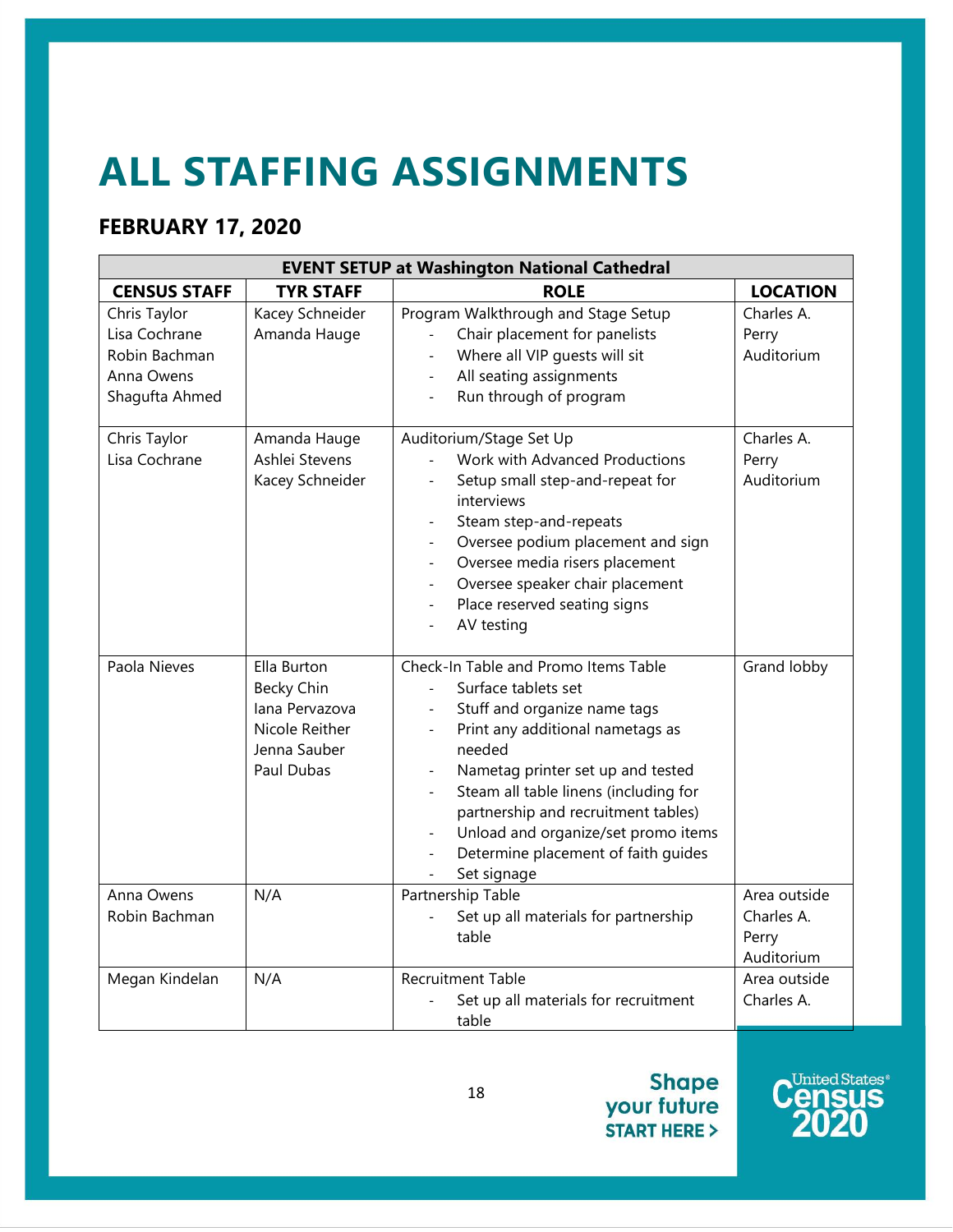|                 |             |                                            | Perry                  |
|-----------------|-------------|--------------------------------------------|------------------------|
|                 |             |                                            | Auditorium             |
| Mike Morgan     | Becky Chin  | Organize materials for taped testimonials, | Conference             |
| Mike Monroe     | Olivia Glod | rapport building session, and hair/makeup. | Rooms (4 <sup>th</sup> |
| Charles Grayson |             |                                            | Floor – N4 and         |
|                 |             |                                            | S4)                    |

### **FEBRUARY 18, 2020: 7:00 a.m. – 1:00 p.m.**

|                                                                                                                        |                                                 | <b>EVENT EXECUTION at Washington National Cathedral</b>                                                                                                                                                                                                                                                                                                                                                                                                                                                                                                                                                                                                                                                                                                                       |                                                                                                      |
|------------------------------------------------------------------------------------------------------------------------|-------------------------------------------------|-------------------------------------------------------------------------------------------------------------------------------------------------------------------------------------------------------------------------------------------------------------------------------------------------------------------------------------------------------------------------------------------------------------------------------------------------------------------------------------------------------------------------------------------------------------------------------------------------------------------------------------------------------------------------------------------------------------------------------------------------------------------------------|------------------------------------------------------------------------------------------------------|
| <b>CENSUS STAFF</b>                                                                                                    | <b>TYR STAFF</b>                                | <b>ROLE</b>                                                                                                                                                                                                                                                                                                                                                                                                                                                                                                                                                                                                                                                                                                                                                                   | <b>LOCATION</b>                                                                                      |
| Robin Bachman<br>Shagufta Ahmed<br>Anna Owens<br>Roxana Barillas<br><b>Claire Ross</b><br>Jenny Kim<br>Cheryl Chambers | Jamie Colucci<br>Basem Hassan<br>Dan Sengphilom | Speaker and partner handlers/greeters<br>As speakers and partners arrive,<br>please escort them to where they<br>need to be.<br>After the program, please "float" in<br>$\overline{\phantom{a}}$<br>the auditorium and attend to the<br>speakers and partners as needed<br>Specific partner handlers:<br>Rev. Gabriel Salguero<br>(NaLEC): Roxana Barillas<br>Sister Judith Ann Karam (CHA):<br>Claire Ross<br>Rabbi Creditor (UJA-Federation):<br>$\overline{\phantom{a}}$<br>Dan Sengphilom<br>Vikshu Kumar Gurung (Buddhist<br>$\overline{\phantom{a}}$<br>Society of Nebraska): Jenny Kim<br><b>Bishop Reginald Jackson (AME</b><br>$\overline{\phantom{a}}$<br>Church): Cheryl Chambers<br>Hurunnessa Fariad (ADAMS<br>$\overline{\phantom{a}}$<br>Center): Basem Hassan | Near check-in<br>$tables - lobby$<br>N4 and S4<br>conference rooms<br>Charles A. Perry<br>Auditorium |
| Chris Taylor<br>Megan Kindelan<br>Anna Carabeo                                                                         | Ann Davison                                     | Census Bureau executive handlers                                                                                                                                                                                                                                                                                                                                                                                                                                                                                                                                                                                                                                                                                                                                              | Near check-in<br>$tables - lobby$<br>N4 and S4<br>conference rooms<br>Charles A. Perry<br>Auditorium |

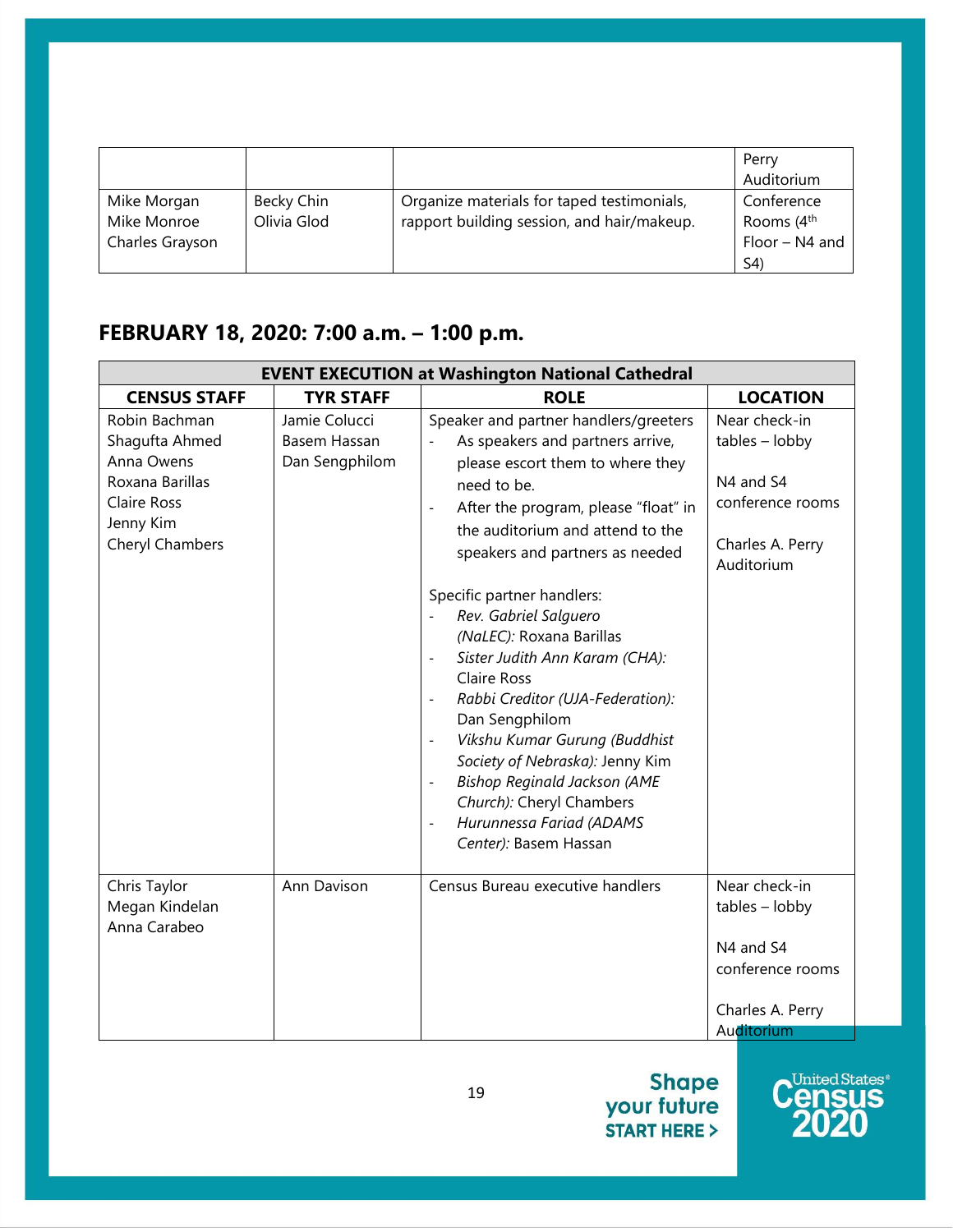| Virginia Hyer<br>Jewel Jordan<br>Frances Alonzo                                     | <b>Terry Neal</b><br>Lauren Williams<br>Ashlei Stevens<br><b>Robert Pierre</b><br>Rabiah Ahmad<br>Basem Hassan<br>Nicole Reither | Media handlers<br>As media arrives, please escort<br>them to the auditorium for<br>setup. Please also monitor<br>them during media availability.                                                                                                            | Near check-in<br>tables - lobby                                                 |
|-------------------------------------------------------------------------------------|----------------------------------------------------------------------------------------------------------------------------------|-------------------------------------------------------------------------------------------------------------------------------------------------------------------------------------------------------------------------------------------------------------|---------------------------------------------------------------------------------|
| Chris Taylor (ROS only)                                                             | Amanda Hauge                                                                                                                     | Oversee all A/V and tech, including<br>tech rehearsals and ROS.                                                                                                                                                                                             | Charles A. Perry<br>Auditorium                                                  |
| Mike Monroe<br>Mike Morgan<br>Charles Grayson<br>Veronica Vaguer<br>Shira Cavanaugh | N/A                                                                                                                              | Taped testimonials                                                                                                                                                                                                                                          | N4 and S4<br>conference rooms                                                   |
| Enid Santana Ortiz<br>Paola Nieves                                                  | Nicole McNabb<br>Becky Chin                                                                                                      | Ushers to quide speakers to/from<br>taped testimonials and hair & makeup                                                                                                                                                                                    | Auditorium to N4<br>and S4 conference<br>rooms                                  |
| N/A                                                                                 | lana Pervazova<br>Olivia Glod<br>Paul Dubas                                                                                      | Check-in tables<br>Check in guests<br>Provide nametags<br>$\overline{\phantom{a}}$<br>Provide printed press kits<br>$\overline{\phantom{a}}$<br>Move check-in desks to 7th<br>floor lobby at 9:55 a.m.<br>Two people stay downstairs to<br>usher latecomers | Lobby<br>7 <sup>th</sup> floor, near<br>entrance to<br>Charles A.<br>Auditorium |
| Theo Graves                                                                         | N/A                                                                                                                              | Partnership table<br>Provide partnership materials<br>to guests                                                                                                                                                                                             | 7 <sup>th</sup> floor, near<br>entrance to<br>Charles A.<br>Auditorium          |
| PHRO (2)                                                                            | N/A                                                                                                                              | Recruitment table<br>Provide recruitment materials<br>to guests                                                                                                                                                                                             | 7 <sup>th</sup> floor, near<br>entrance to<br>Charles A. Perry<br>Auditorium    |
| Lorraine Smalls<br>Samantha Steen                                                   |                                                                                                                                  | <b>Promotional Materials Table</b><br>Provide promotional materials<br>to guests                                                                                                                                                                            | 7 <sup>th</sup> floor, near<br>entrance to<br>Charles A. Perry<br>Auditorium    |

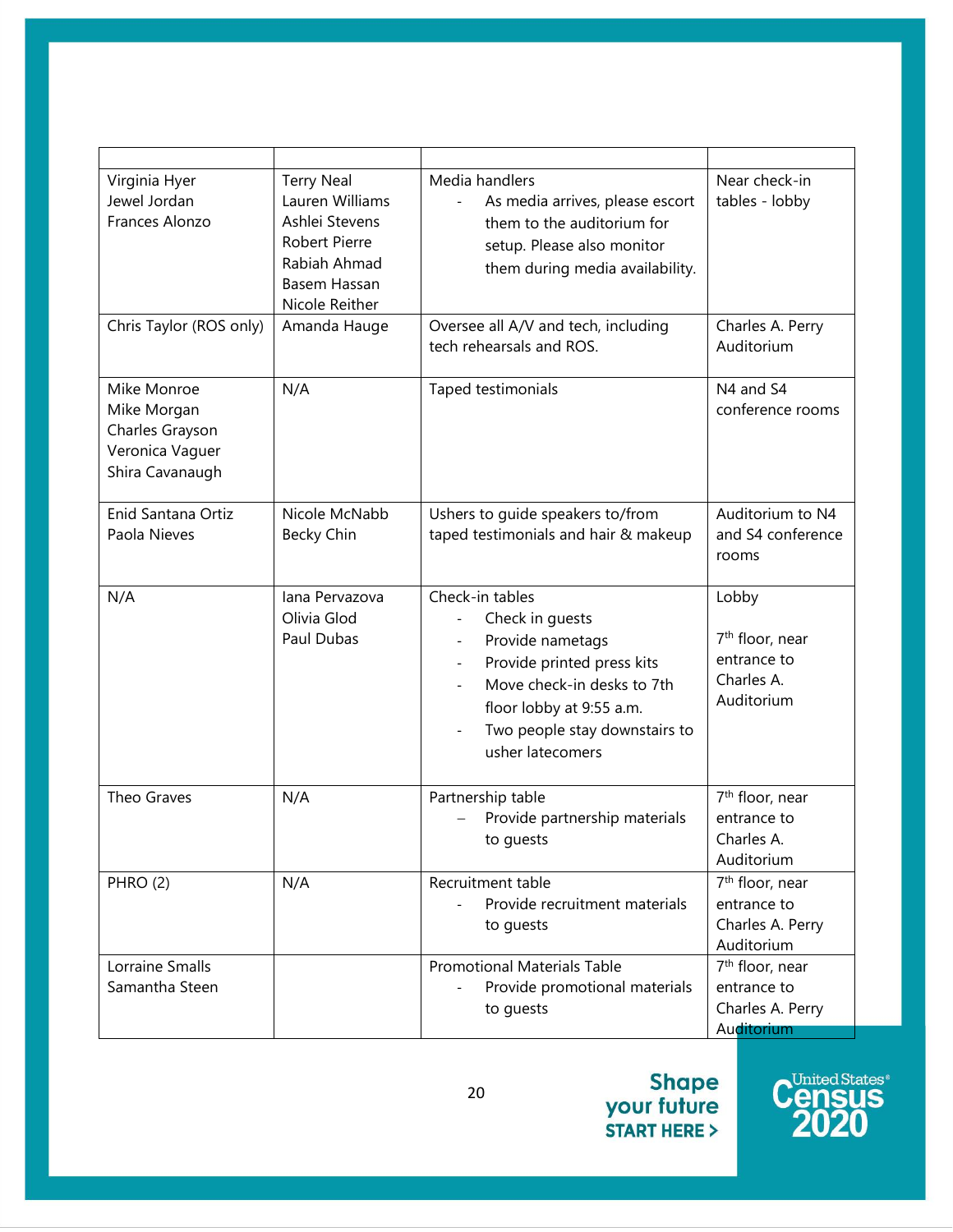| N/A                           | Meredith Katz<br>Jenna Sauber | Elevator ushers post check-in<br>Direct guests from lobby<br>elevators to the Charles A.<br>Perry Auditorium.<br>After the event, direct guests<br>from 7 <sup>th</sup> floor elevators to<br>lobby                                                       | Near check-in<br>tables        |
|-------------------------------|-------------------------------|-----------------------------------------------------------------------------------------------------------------------------------------------------------------------------------------------------------------------------------------------------------|--------------------------------|
| Kevin Quinley                 | Ella Burton                   | Auditorium ushers<br>Greet quests at entrance to<br>auditorium<br>Help direct first/second row<br>guests to reserved seating<br>Encourage guests to fill in<br>seats (prioritize front rows,<br>sans reserved seating)                                    | Charles A. Perry<br>Auditorium |
| All staff                     | All staff                     | Seat fillers<br>Fill seats as needed for<br>program                                                                                                                                                                                                       | Charles A. Perry<br>Auditorium |
| N/A                           | Paul Dubas<br>Ann Davison     | Media/Partners mic runners for Q&A<br>Hand wireless mic to<br>first/second row speakers<br>during partner Q&A or when<br>asked to answer questions<br>during the moderated<br>discussion<br>Set mic/mic stand for Q&A in<br>middle aisle for audience Q&A | Front of<br>auditorium         |
| James Roberts<br>Yolanda Byrd | <b>Emmy Prager</b>            | Social activation/social presence                                                                                                                                                                                                                         | Charles A. Perry<br>Auditorium |
| N/A                           | Paul Dubas<br>Mike Heimowitz  | <b>Crisis Communications</b>                                                                                                                                                                                                                              | N/A                            |
| N/A                           | Jenna Sauber                  | <b>Internal Communications</b>                                                                                                                                                                                                                            | N/A                            |
| Michele Freda                 | N/A                           | Photographer                                                                                                                                                                                                                                              | Throughout<br>Cathedral        |
| [Hair and Makeup<br>Vendor]   | N/A                           | Hair and Makeup                                                                                                                                                                                                                                           | S4 Conference<br>Room          |

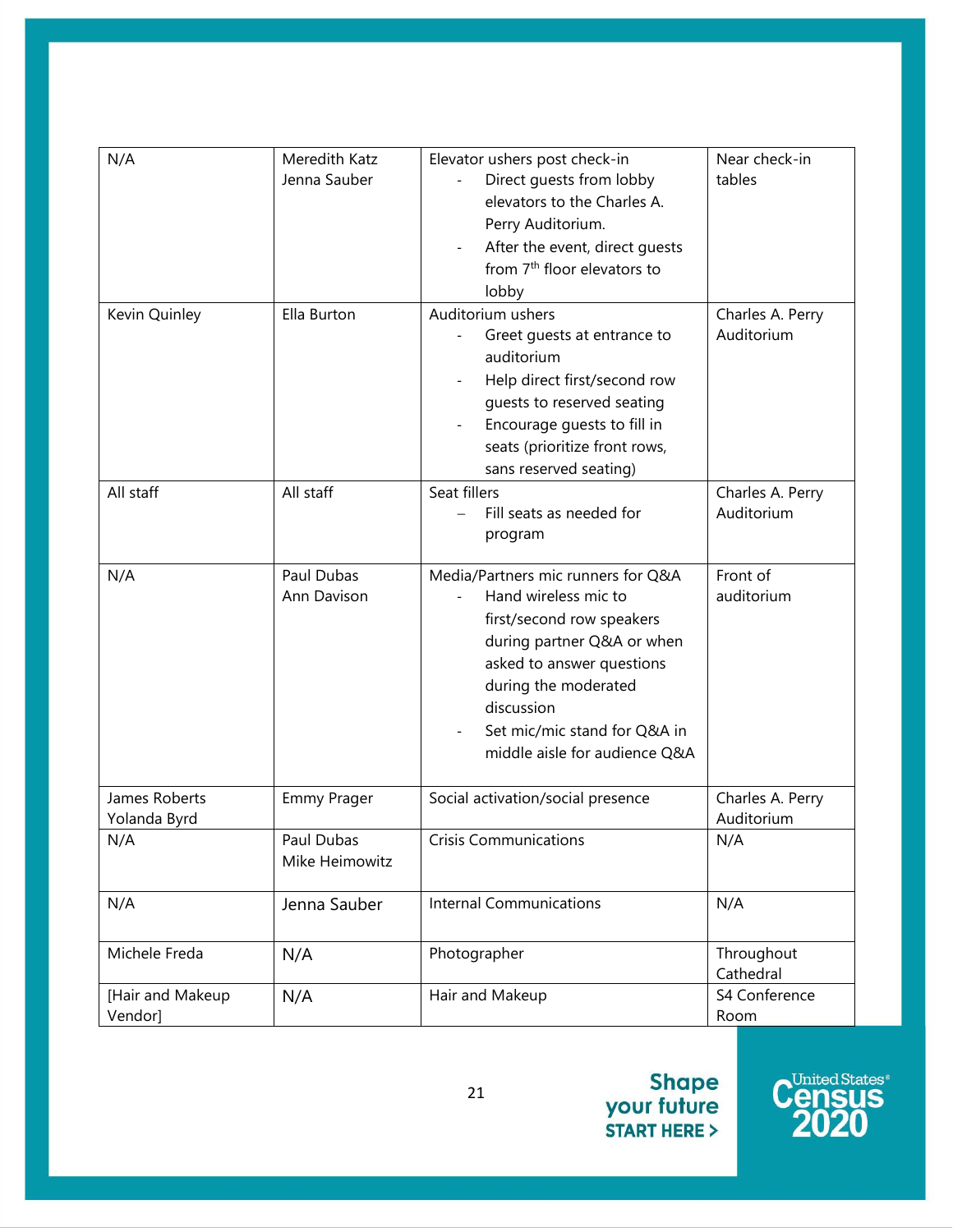| <b>EVENT BREAKDOWN at Washington National Cathedral</b> |                                  |                                                                                                                                                                                                        |                                                                              |  |
|---------------------------------------------------------|----------------------------------|--------------------------------------------------------------------------------------------------------------------------------------------------------------------------------------------------------|------------------------------------------------------------------------------|--|
| <b>CENSUS STAFF</b>                                     | <b>TYR STAFF</b>                 | <b>ROLE</b>                                                                                                                                                                                            | <b>LOCATION</b>                                                              |  |
| N/A                                                     | Paul Dubas<br>Jenna Sauber       | Gather Signage<br>Collect all signage at the<br>venue<br>Once finished, please help with<br>packing up the check-in table,<br>the auditorium, or the<br>promotional items                              | Throughout the<br>Cathedral                                                  |  |
| N/A                                                     | lana Pervazova<br>Olivia Glod    | Pack up check-in table<br>Collect all press kits<br>Collect all additional<br>nametags<br>Collect all other check-in<br>materials<br>All tablecloths go back to<br>Census                              | 7 <sup>th</sup> floor, near<br>entrance to<br>Charles A. Perry<br>Auditorium |  |
| Mike Morgan<br>Mike Monroe<br>Charles Grayson           | Becky Chin<br>Nicole McNabb      | Pack up conference rooms<br>Break down step and repeat<br>Collect all extra printed<br>materials<br>Collect all printed faith guides<br>Pack up all camera<br>equipment/taped testimonial<br>equipment | N4 and S4<br>conference rooms                                                |  |
| Field                                                   | N/A                              | Pack up recruitment table<br>Pack up all recruitment<br>materials<br>All tablecloths go back to<br>Census (Lisa)                                                                                       | 7 <sup>th</sup> floor, near<br>entrance to<br>Charles A. Perry<br>Auditorium |  |
| <b>NPP</b>                                              | N/A                              | Pack up partnership table<br>Pack up all partnership<br>materials<br>All tablecloths go back to<br>Census (Lisa)                                                                                       | 7 <sup>th</sup> floor, near<br>entrance to<br>Charles A. Perry<br>Auditorium |  |
|                                                         | Meredith Katz<br>Mindy Fetterman | Pack up all remaining promotional<br>materials                                                                                                                                                         | 7 <sup>th</sup> floor, near<br>entrance to                                   |  |

### **FEBRUARY 18, 2020: 1:00 p.m. – 4:00 p.m.**

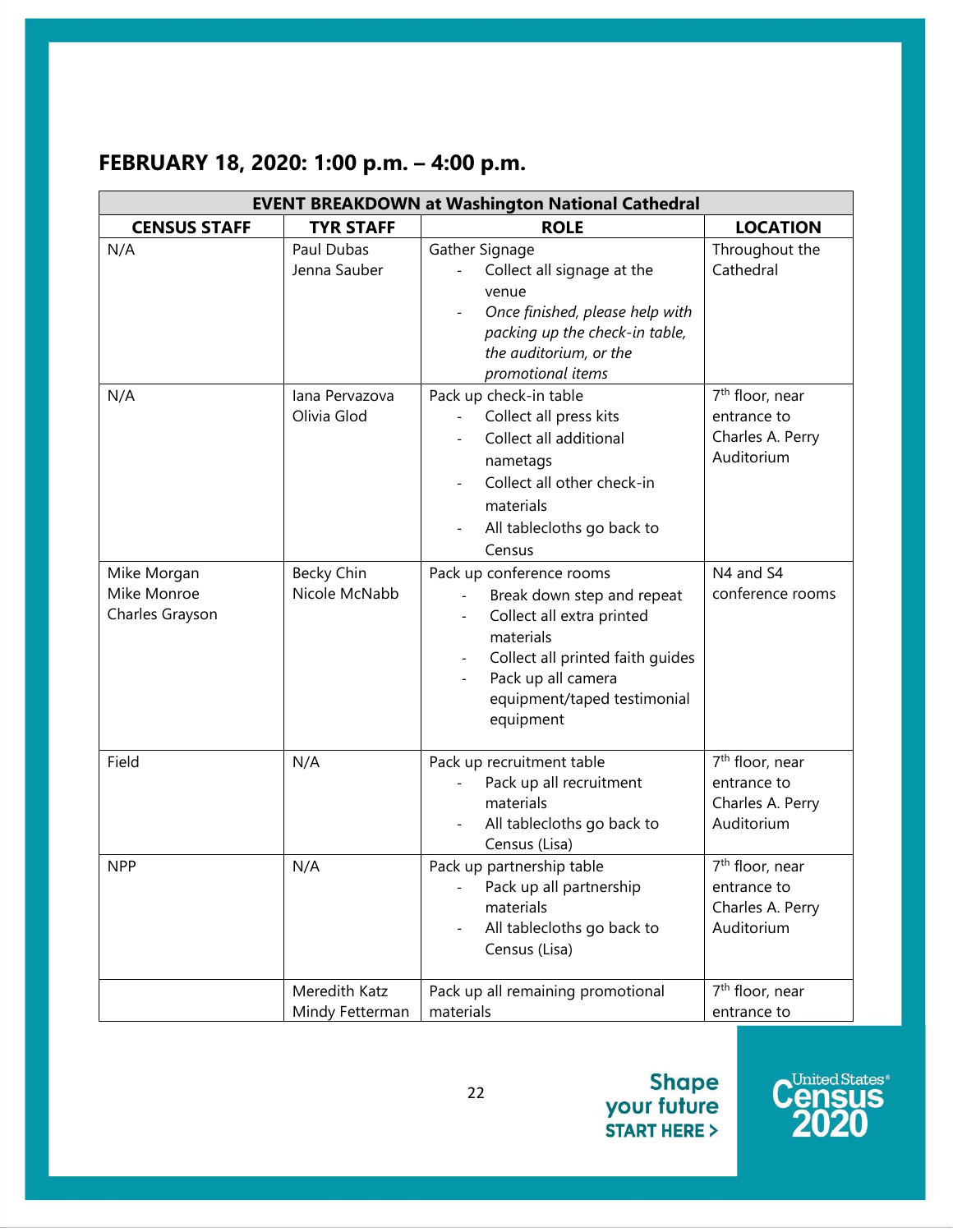|                                                 | All remaining materials go<br>$\overline{\phantom{0}}$<br>back to Team Y&R (Kacey)                                                                                                                                                                                                                                | Charles A. Perry<br>Auditorium |
|-------------------------------------------------|-------------------------------------------------------------------------------------------------------------------------------------------------------------------------------------------------------------------------------------------------------------------------------------------------------------------|--------------------------------|
| Ella Burton<br>Ashlei Stevens<br>Nicole Reither | Pack up all auditorium materials<br>Collect remaining press kits<br>$\overline{\phantom{0}}$<br>Collect remaining printed<br>$\overline{\phantom{0}}$<br>press kits<br>All tablecloths go back to<br>$\overline{\phantom{0}}$<br>Census (Lisa)<br>All branding and staging<br>-<br>items go back to Census (Lisa) | Charles A. Perry<br>Auditorium |

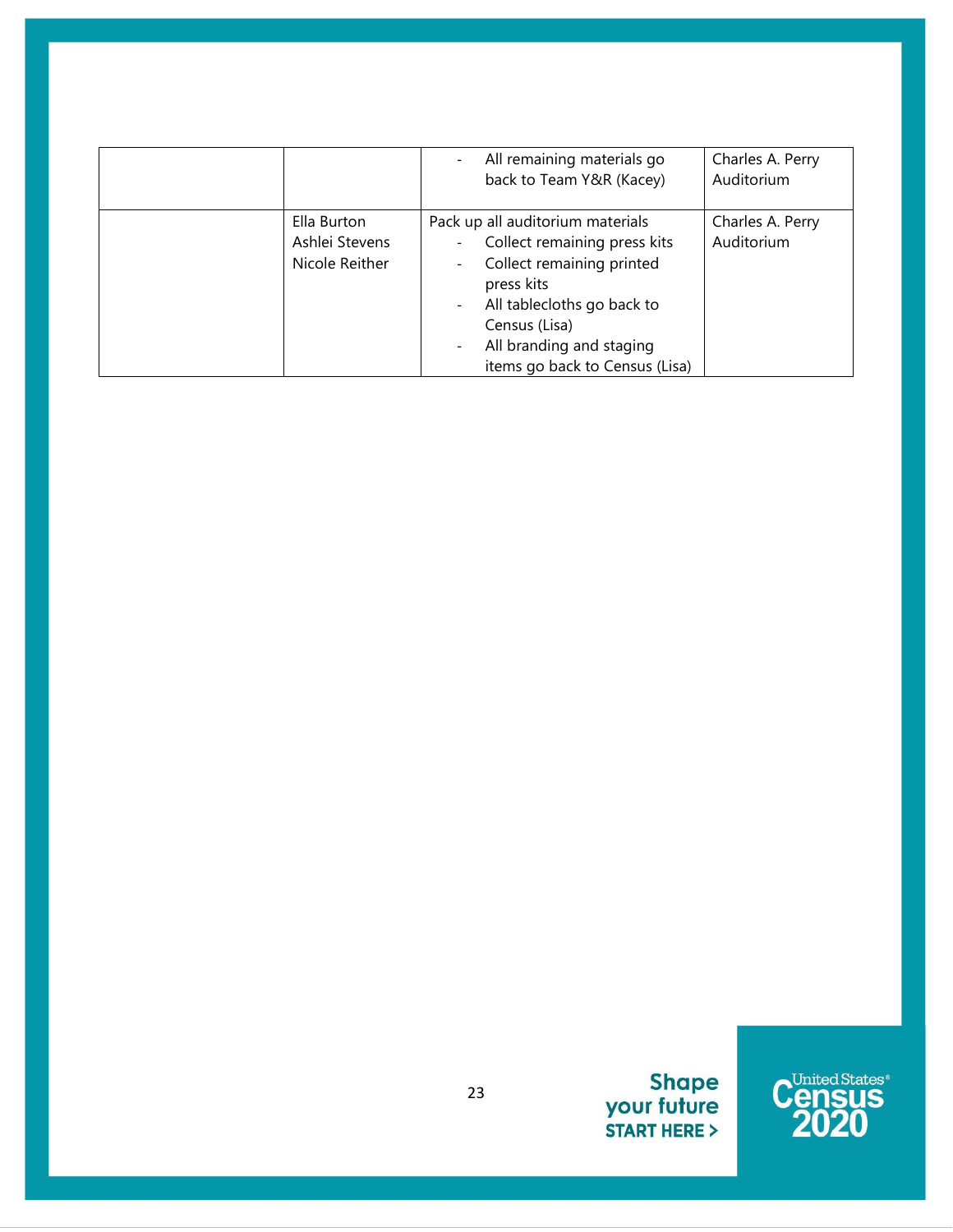## **TAPED TESTIMONIAL SCHEDULE**

| <b>Conference Room - South Tower 4 (S4)</b> |                      |              |                    |                          |                  |
|---------------------------------------------|----------------------|--------------|--------------------|--------------------------|------------------|
| <b>Time</b>                                 | <b>Name</b>          | <b>Title</b> | Faith              | Organization             | <b>Notes</b>     |
|                                             |                      |              | <b>Affiliation</b> |                          |                  |
| 9:00 a.m.                                   | Reverend             |              | Evangelical        | National Latino          | (confirmed) He   |
|                                             | Gabriel              |              | Christian          | Evangelical              | tape a video in  |
|                                             | Salguero             |              |                    | Coalition                | both Spanish and |
|                                             |                      |              |                    |                          | English          |
| $9:15$ a.m.                                 | Mike King            | President    | Volunteers of      |                          | (confirmed)      |
|                                             |                      | & CEO        | America            |                          |                  |
|                                             |                      |              | (VOA)              |                          |                  |
| 9:30 a.m.                                   | <b>Prairie Rose</b>  |              | Evangelical        | Program Director,        | (confirmed)      |
|                                             | Seminole             |              | Lutheran           | <b>ELCA</b> American     | Need to follow-  |
|                                             |                      |              | Church of          | Indian Alaska            | up with her      |
|                                             |                      |              | America            | <b>Native Ministries</b> | question on      |
|                                             |                      |              | (ELCA)             |                          | background       |
| 9:45 a.m.                                   | Reverend             |              | Christian          | <b>West Kingston</b>     |                  |
|                                             | Adan Mairena         |              |                    | Ministry, Hispanic       |                  |
|                                             |                      |              |                    | Ministry                 |                  |
| Program                                     |                      |              |                    |                          |                  |
| 12:00                                       | Hurunnessa           |              | Muslim             | <b>ADAMS</b> Center      |                  |
| p.m.                                        | Fariad               |              |                    |                          |                  |
| 12:15                                       | Sharif Aly,          |              | Muslim,            | <b>Islamic Relief</b>    | (confirmed)      |
| p.m.                                        | <b>Sister Judith</b> |              | Catholic,          | USA, Catholic            |                  |
|                                             | Ann Karam,           |              | Jewish             | Health Association,      |                  |
|                                             |                      |              |                    | <b>HIAS</b>              |                  |
| 12:30                                       | <b>Sister Judith</b> |              | Catholic           | Catholic Health          |                  |
| p.m.                                        | Ann Karam,           |              |                    | Association              |                  |
|                                             | <b>CSA</b>           |              |                    |                          |                  |
| 12:45                                       | Rabbi                |              | Jewish             | <b>UJA-Federation</b>    |                  |
| p.m.                                        | Menachem             |              |                    |                          |                  |
|                                             | Creditor             |              |                    |                          |                  |